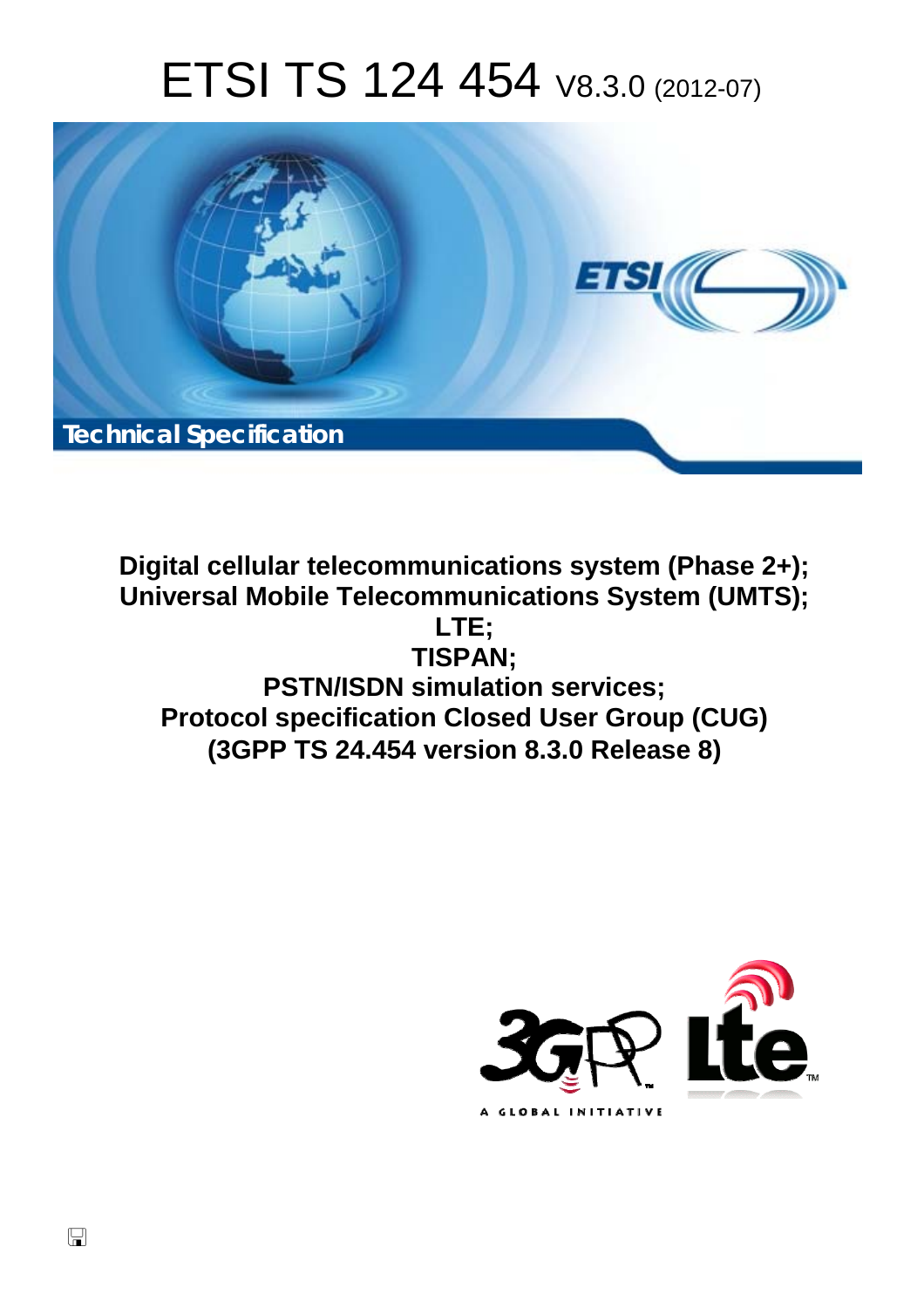Reference RTS/TSGC-0124454v830

> Keywords GSM,LTE,UMTS

#### *ETSI*

#### 650 Route des Lucioles F-06921 Sophia Antipolis Cedex - FRANCE

Tel.: +33 4 92 94 42 00 Fax: +33 4 93 65 47 16

Siret N° 348 623 562 00017 - NAF 742 C Association à but non lucratif enregistrée à la Sous-Préfecture de Grasse (06) N° 7803/88

#### *Important notice*

Individual copies of the present document can be downloaded from: [http://www.etsi.org](http://www.etsi.org/)

The present document may be made available in more than one electronic version or in print. In any case of existing or perceived difference in contents between such versions, the reference version is the Portable Document Format (PDF). In case of dispute, the reference shall be the printing on ETSI printers of the PDF version kept on a specific network drive within ETSI Secretariat.

Users of the present document should be aware that the document may be subject to revision or change of status. Information on the current status of this and other ETSI documents is available at <http://portal.etsi.org/tb/status/status.asp>

If you find errors in the present document, please send your comment to one of the following services: [http://portal.etsi.org/chaircor/ETSI\\_support.asp](http://portal.etsi.org/chaircor/ETSI_support.asp)

#### *Copyright Notification*

No part may be reproduced except as authorized by written permission. The copyright and the foregoing restriction extend to reproduction in all media.

> © European Telecommunications Standards Institute 2012. All rights reserved.

**DECT**TM, **PLUGTESTS**TM, **UMTS**TM and the ETSI logo are Trade Marks of ETSI registered for the benefit of its Members. **3GPP**TM and **LTE**™ are Trade Marks of ETSI registered for the benefit of its Members and of the 3GPP Organizational Partners.

**GSM**® and the GSM logo are Trade Marks registered and owned by the GSM Association.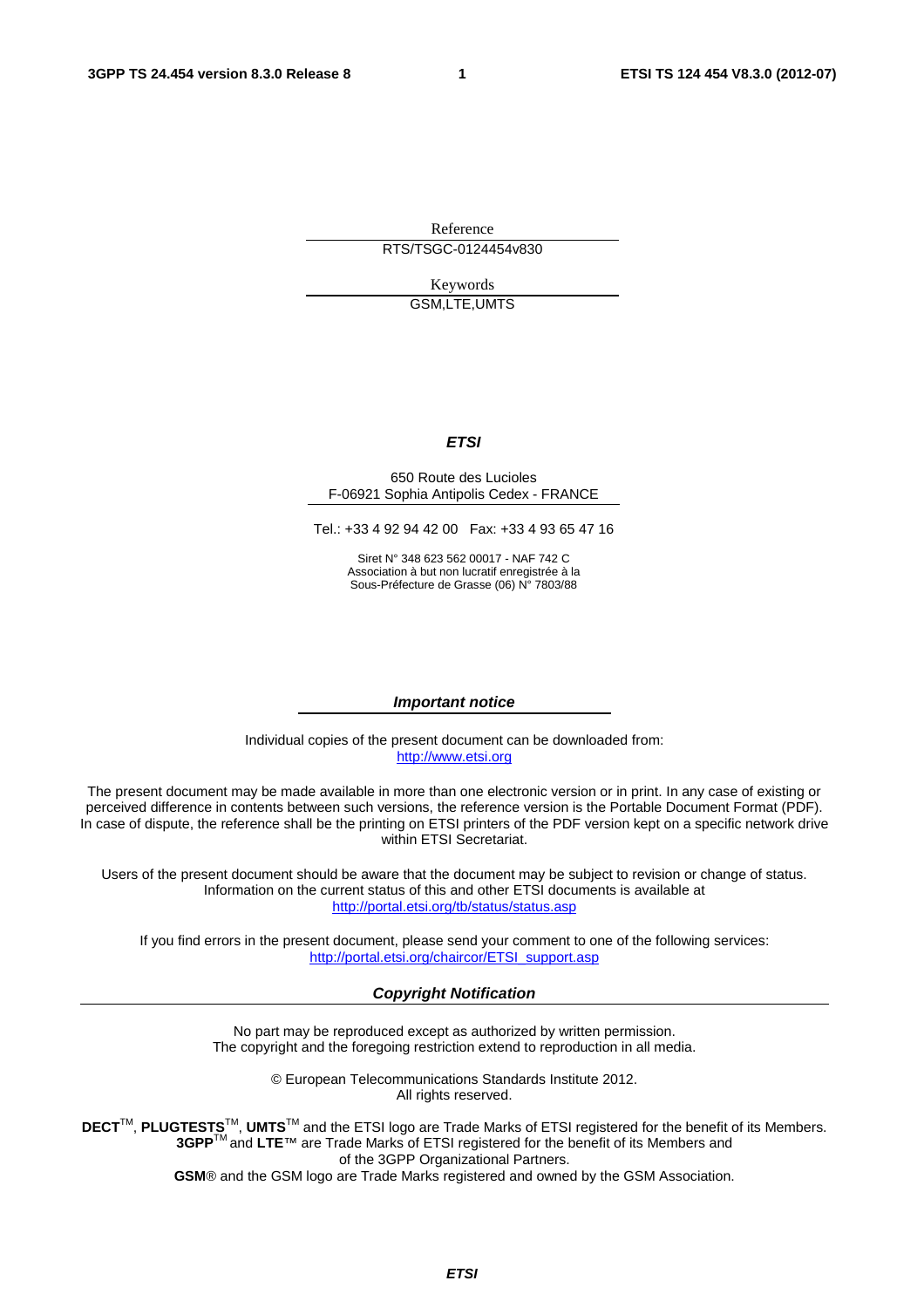# Intellectual Property Rights

IPRs essential or potentially essential to the present document may have been declared to ETSI. The information pertaining to these essential IPRs, if any, is publicly available for **ETSI members and non-members**, and can be found in ETSI SR 000 314: *"Intellectual Property Rights (IPRs); Essential, or potentially Essential, IPRs notified to ETSI in respect of ETSI standards"*, which is available from the ETSI Secretariat. Latest updates are available on the ETSI Web server ([http://ipr.etsi.org\)](http://webapp.etsi.org/IPR/home.asp).

Pursuant to the ETSI IPR Policy, no investigation, including IPR searches, has been carried out by ETSI. No guarantee can be given as to the existence of other IPRs not referenced in ETSI SR 000 314 (or the updates on the ETSI Web server) which are, or may be, or may become, essential to the present document.

# Foreword

This Technical Specification (TS) has been produced by ETSI 3rd Generation Partnership Project (3GPP).

The present document may refer to technical specifications or reports using their 3GPP identities, UMTS identities or GSM identities. These should be interpreted as being references to the corresponding ETSI deliverables.

The cross reference between GSM, UMTS, 3GPP and ETSI identities can be found under [http://webapp.etsi.org/key/queryform.asp.](http://webapp.etsi.org/key/queryform.asp)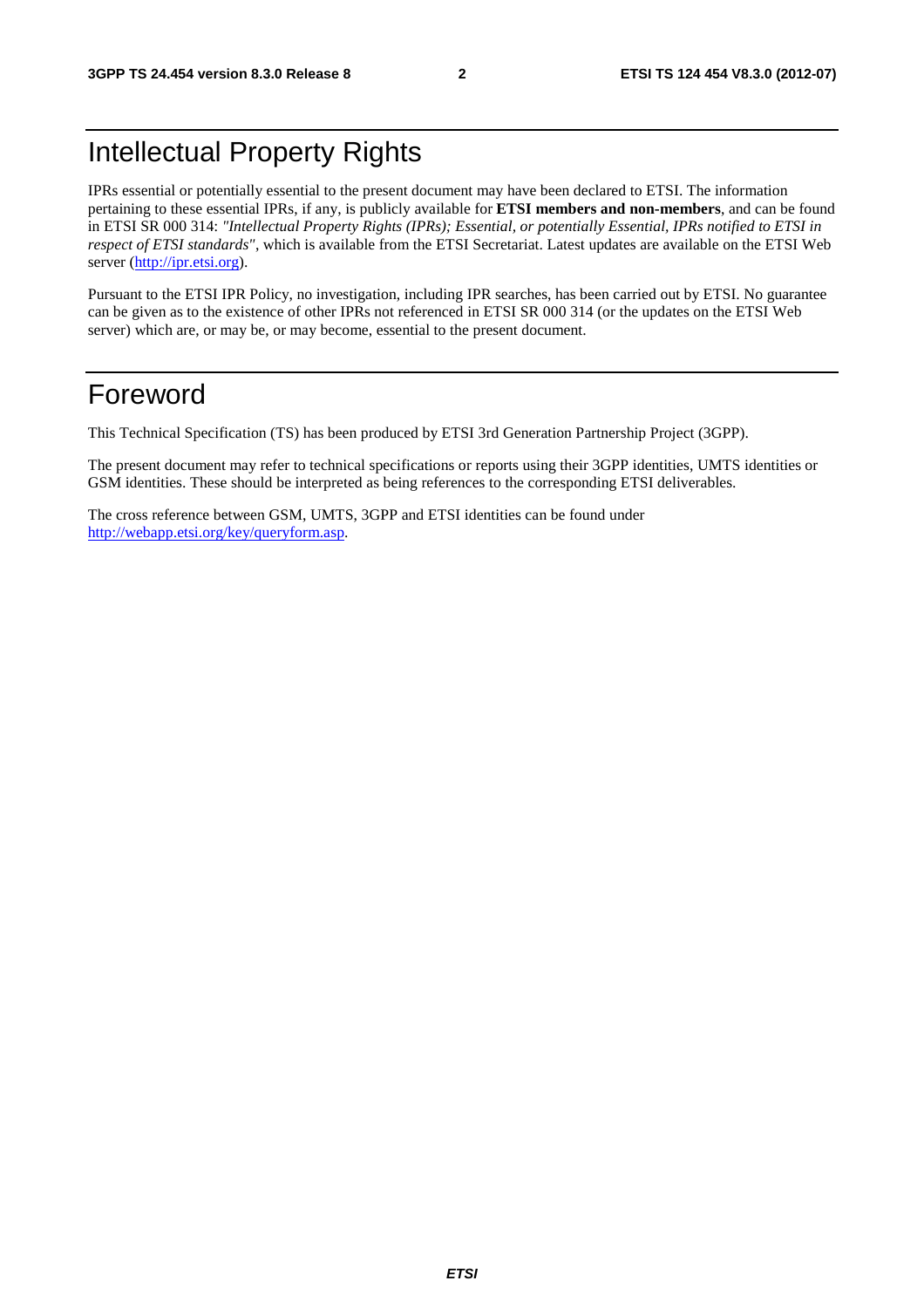$\mathbf{3}$ 

# Contents

| 1                  |                                                                          |  |
|--------------------|--------------------------------------------------------------------------|--|
| $\overline{2}$     |                                                                          |  |
| 2.1                |                                                                          |  |
| 2.2                |                                                                          |  |
| 3                  |                                                                          |  |
| 3.1                |                                                                          |  |
| 3.2                |                                                                          |  |
| 4                  |                                                                          |  |
| 4.1                |                                                                          |  |
| 4.2                |                                                                          |  |
| 4.3                |                                                                          |  |
| 4.3.1              |                                                                          |  |
| 4.3.2              |                                                                          |  |
| 4.3.3              |                                                                          |  |
| 4.4                |                                                                          |  |
| 4.4.1              |                                                                          |  |
| 4.4.2              |                                                                          |  |
| 4.5                |                                                                          |  |
| 4.5.1              |                                                                          |  |
| 4.5.2              |                                                                          |  |
| 4.5.2.1            |                                                                          |  |
| 4.5.2.2            |                                                                          |  |
| 4.5.2.3            |                                                                          |  |
| 4.5.2.4            |                                                                          |  |
| 4.5.2.5            |                                                                          |  |
| 4.5.2.6            |                                                                          |  |
| 4.5.2.7<br>4.5.2.8 |                                                                          |  |
| 4.5.2.9            |                                                                          |  |
| 4.5.2.10           |                                                                          |  |
| 4.5.2.11           |                                                                          |  |
| 4.5.2.12           |                                                                          |  |
| 4.6                |                                                                          |  |
| 4.6.1              |                                                                          |  |
| 4.6.2              |                                                                          |  |
| 4.6.3              |                                                                          |  |
| 4.6.4              |                                                                          |  |
| 4.6.5              |                                                                          |  |
| 4.6.6              |                                                                          |  |
| 4.6.7              |                                                                          |  |
| 4.6.7.1            |                                                                          |  |
| 4.6.7.2            |                                                                          |  |
| 4.6.7.3            |                                                                          |  |
| 4.6.7.4            |                                                                          |  |
| 4.6.7.5            |                                                                          |  |
| 4.6.7.6            |                                                                          |  |
| 4.6.8              |                                                                          |  |
| 4.6.9              | Anonymous Communication Rejection and Communication Barring (ACR/CB)  16 |  |
| 4.6.10             |                                                                          |  |
| 4.6.11             |                                                                          |  |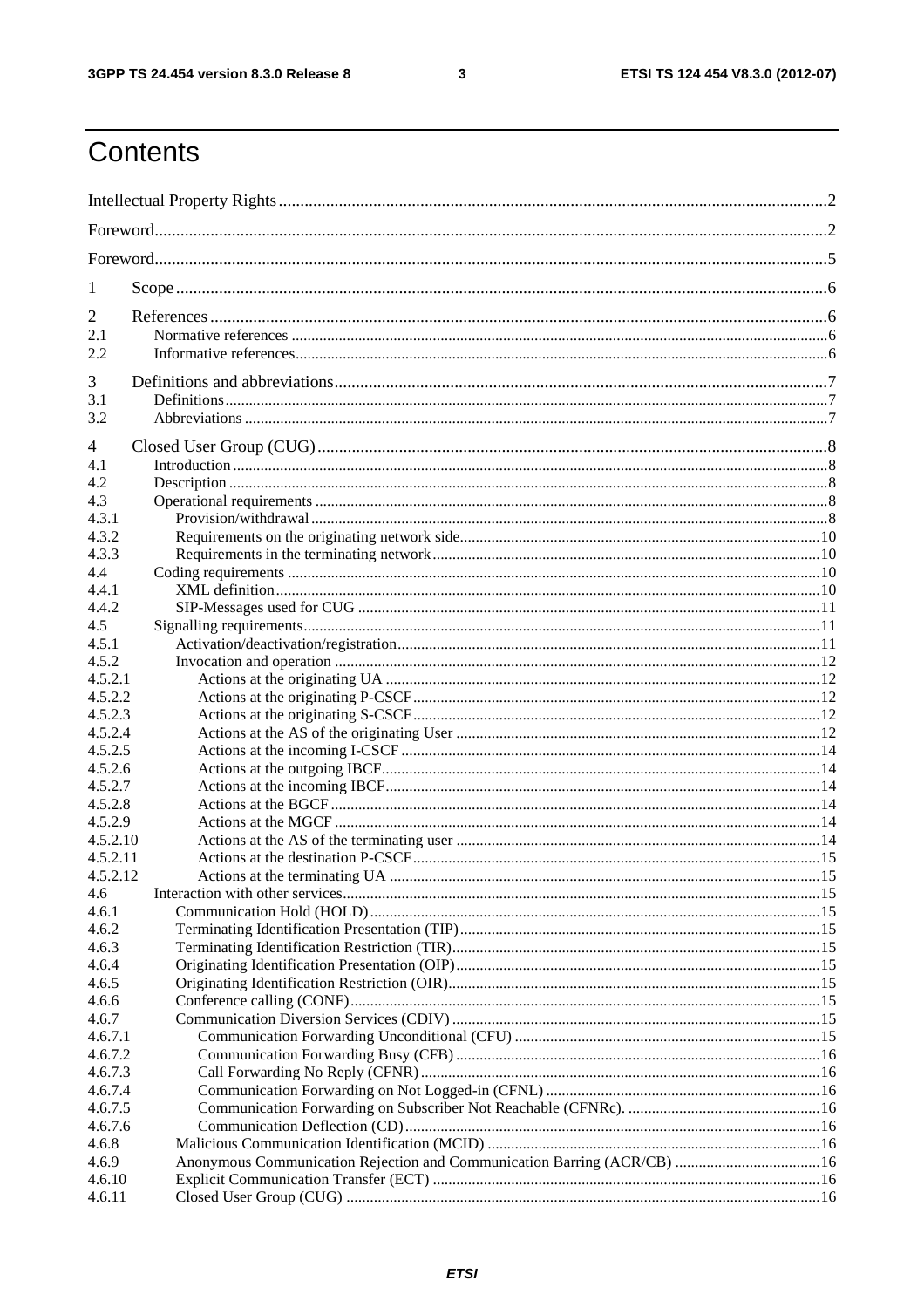$\overline{\mathbf{4}}$ 

| 4.6.12  |                               |  |  |
|---------|-------------------------------|--|--|
| 4.7     |                               |  |  |
| 4.7.1   |                               |  |  |
| 4.7.1.1 |                               |  |  |
| 4.7.1.2 |                               |  |  |
| 4.7.2   |                               |  |  |
| 4.7.3   |                               |  |  |
|         | Annex A (informative):        |  |  |
|         | <b>Annex B</b> (informative): |  |  |
|         |                               |  |  |
|         |                               |  |  |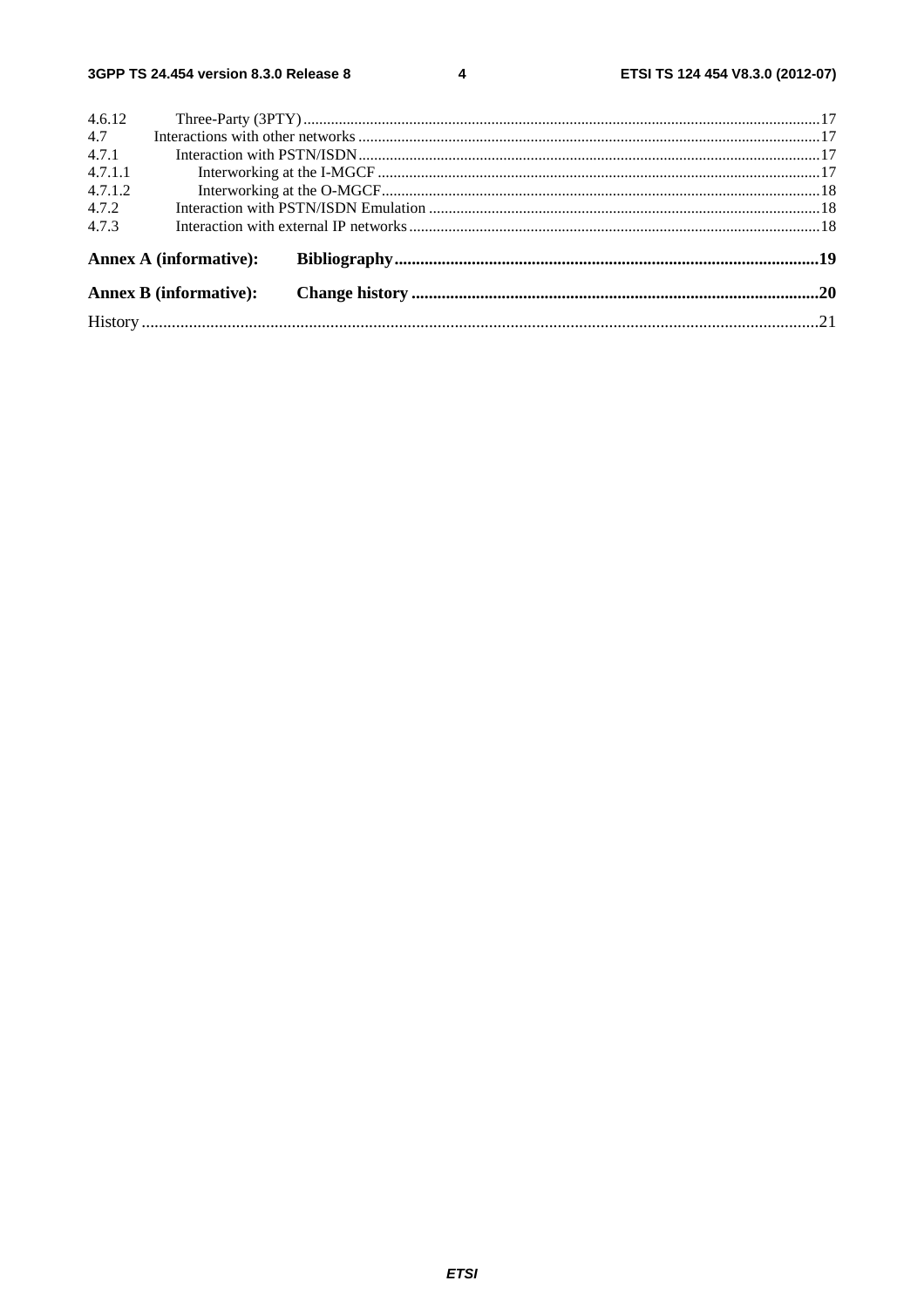# Foreword

This Technical Specification (TS) was been produced by ETSI Technical Committee Telecommunications and Internet converged Services and Protocols for Advanced Networking (TISPAN) and originally published as ETSI TS 183 054 [14]. It was transferred to the 3rd Generation Partnership Project (3GPP) in December 2007.The contents of the present document are subject to continuing work within the TSG and may change following formal TSG approval. Should the TSG modify the contents of the present document, it will be re-released by the TSG with an identifying change of release date and an increase in version number as follows:

Version x.y.z

where:

- x the first digit:
	- 1 presented to TSG for information;
	- 2 presented to TSG for approval;
	- 3 or greater indicates TSG approved document under change control.
- y the second digit is incremented for all changes of substance, i.e. technical enhancements, corrections, updates, etc.
- z the third digit is incremented when editorial only changes have been incorporated in the document.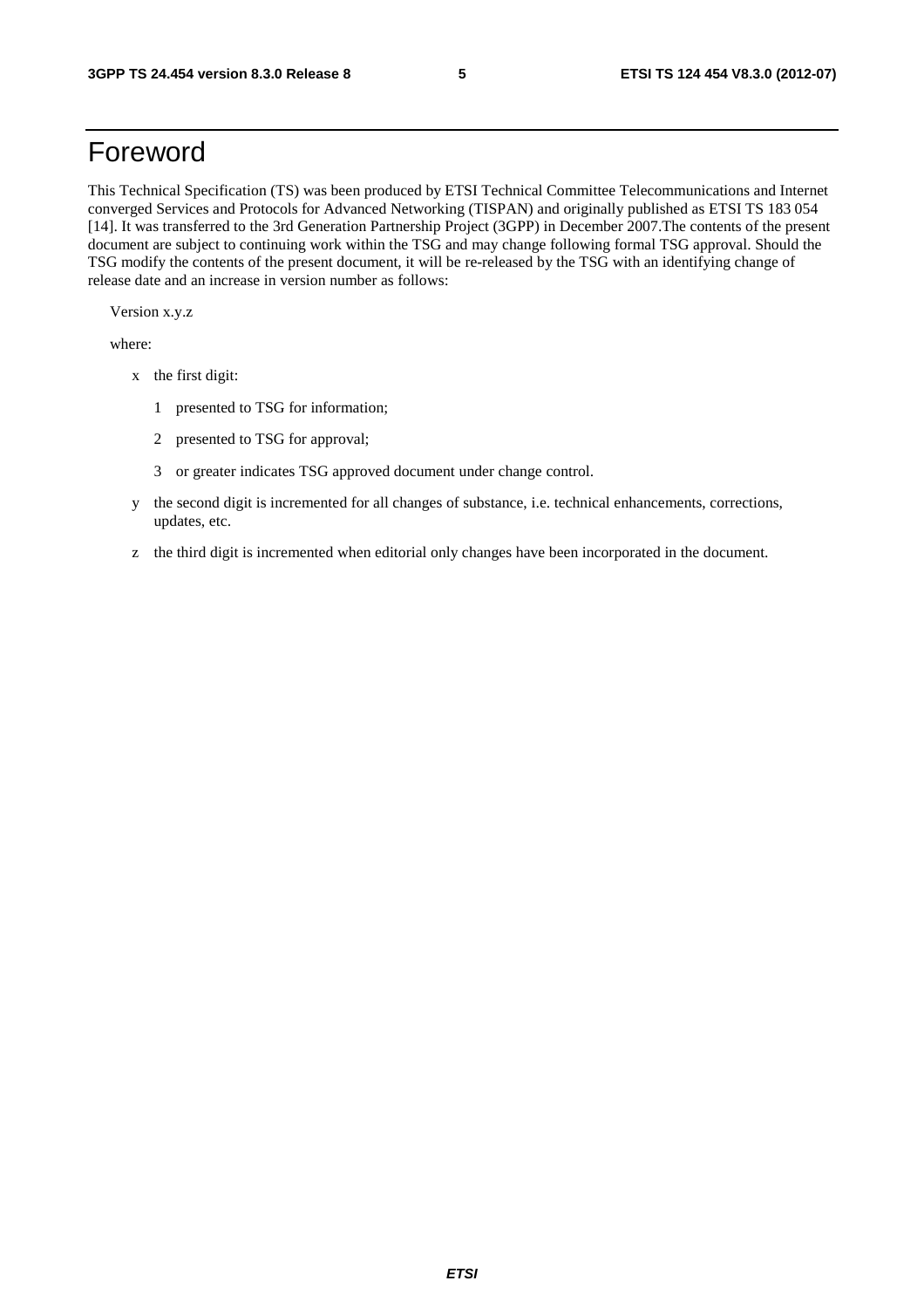# 1 Scope

The present document specifies the, stage three, Protocol Description of the Closed User Group (CUG) service, based on stage one and two of the ISDN Communication diversion supplementary services. Within the Next Generation Network (NGN) the stage 3 description is specified using the IP Multimedia Communication Control Protocol based on Session Initiation Protocol (SIP) and Session Description Protocol (SDP).

# 2 References

The following documents contain provisions which, through reference in this text, constitute provisions of the present document.

- References are either specific (identified by date of publication, edition number, version number, etc.) or non-specific.
- For a specific reference, subsequent revisions do not apply.
- For a non-specific reference, the latest version applies. In the case of a reference to a 3GPP document (including a GSM document), a non-specific reference implicitly refers to the latest version of that document *in the same Release as the present document*.

Referenced documents which are not found to be publicly available in the expected location might be found at http://docbox.etsi.org/Reference.

For online referenced documents, information sufficient to identify and locate the source shall be provided. Preferably, the primary source of the referenced document should be cited, in order to ensure traceability. Furthermore, the reference should, as far as possible, remain valid for the expected life of the document. The reference shall include the method of access to the referenced document and the full network address, with the same punctuation and use of upper case and lower case letters.

NOTE: While any hyperlinks included in this clause were valid at the time of publication ETSI cannot guarantee their long term validity.

# 2.1 Normative references

The following referenced documents are indispensable for the application of the present document. For dated references, only the edition cited applies. For non-specific references, the latest edition of the referenced document (including any amendments) applies.

- [1] ETSI TS 181 002: "Telecommunications and Internet converged Services and Protocols for Advanced Networking (TISPAN); Multimedia Telephony with PSTN/ISDN simulation services".
- [2] ETSI ES 283 003: "Telecommunications and Internet converged Services and Protocols for Advanced Networking (TISPAN); IP Multimedia Call Control Protocol based on Session Initiation Protocol (SIP) and Session Description Protocol (SDP) Stage 3 [3GPP TS 24.229, modified]".
- [3] ETSI EN 300 356-9 (V4.1.2): "Integrated Services Digital Network (ISDN); Signalling System No.7 (SS7); ISDN User Part (ISUP) version 4 for the international interface; Part 9: Closed User Group (CUG) supplementary service [ITU-T Recommendation Q.735, clause 1 (1993) modified]".
- [4] IETF RFC 5621: "Message Body Handling in the Session Initiation Protocol (SIP)".

### 2.2 Informative references

[14] ETSI TS 183 054 V2.1.0: "Telecommunications and Internet converged Services and Protocols for Advanced Networking (TISPAN); PSTN/ISDN simulation services; Protocol specification Closed User Group (CUG)".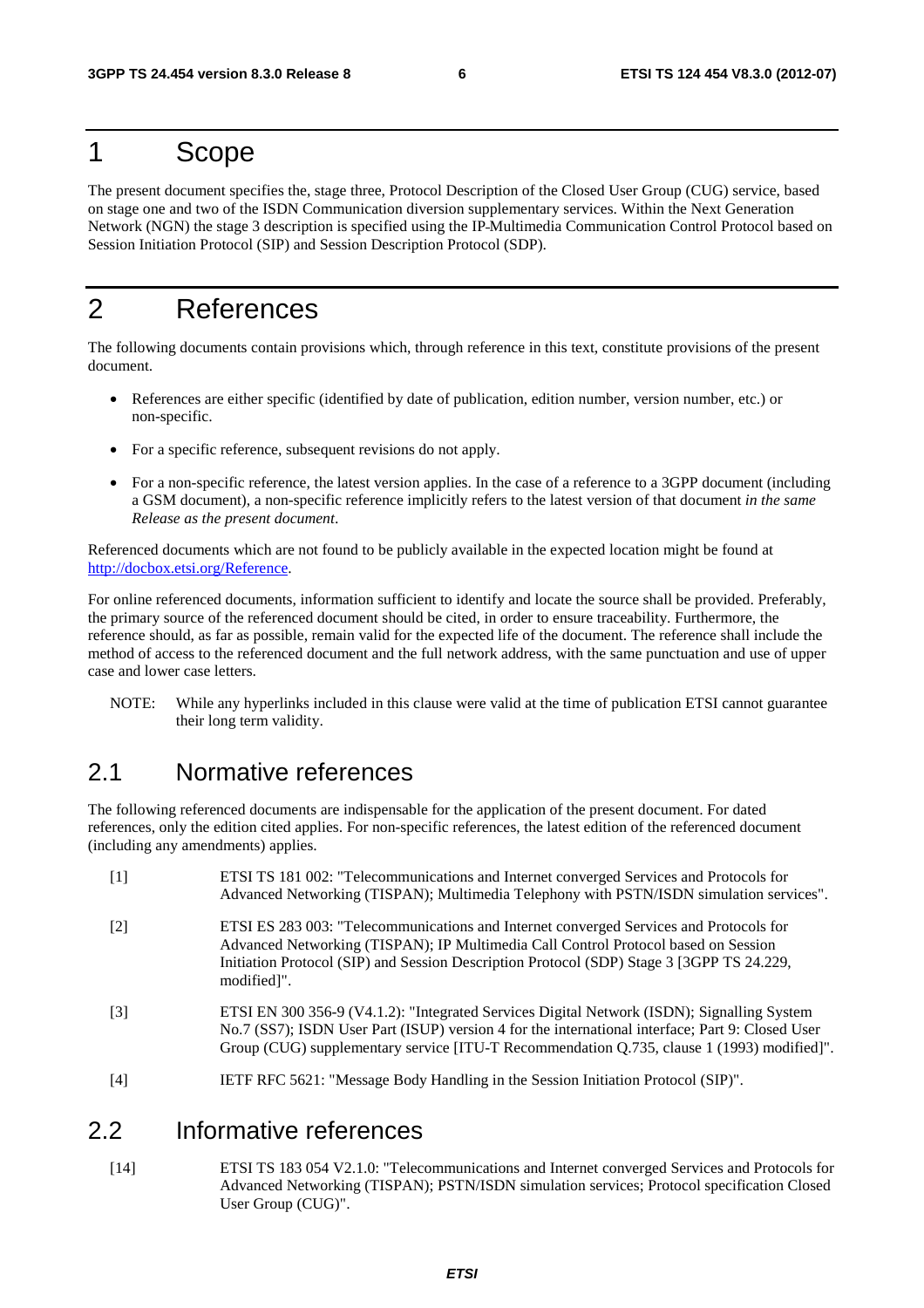# 3 Definitions and abbreviations

### 3.1 Definitions

For the purposes of the present document, the terms and definitions given in TS 181 002 [1] and the following apply:

**basic service:** bearer or teleservice. Within the scope of SIP based networks the identification of a bearer or teleservice can be derived from the SDP used

**Closed User Group (CUG) communication:** closed user group communication is a communication which is restricted to a pre-defined group of users

**Closed User Group (CUG) member:** user who has subscribed to the CUG service and is one of the users in the group formed by a particular closed user group

**CUG index:** parameter used by the originating user to select a particular CUG when originating a communication

NOTE: The index is also used by the network to indicate to the terminating user the CUG from which an incoming communication has originated. This index has only local significance, i.e. the index used by the originating user is, in general, different from the index used by the terminating user to identify the same CUG.

**CUG interlock code:** means of identifying CUG membership within the network

NOTE: At the originating side, if a CUG match exists, the CUG index identifying a CUG maps to the CUG interlock code for that CUG. If a CUG match exists at the terminating side the CUG interlock code identifying a CUG maps to the CUG index representing that CUG. CUG interlock code has relevance on NN level between AS.

**CUG manager:** authority representing the interests of all the members of a CUG

NOTE: By planning and controlling the membership and members' options, the manager can provide the overall CUG service expected by the members as a whole. The CUG manager need not be a CUG member and the concept has no signalling implications.

**Incoming access:** arrangement which allows a member of a closed user group to receive communications from outside the closed user group

**Incoming communications barred within a closed user group:** access restriction that prevents a closed user group member from receiving communications from other members of that group

**Outgoing access:** arrangement which allows a member of a closed user group to place communications outside the closed user group

**Outgoing communications barred within a closed user group:** access restriction that prevents a closed user group member from placing communications to other members of that group

**preferential CUG:** user subscribing to preferential CUG nominates a CUG index which the network uses as a default to identify the required CUG in the absence of any CUG information in the outgoing communication request

NOTE: A preferential CUG applies to a Public ID.

# 3.2 Abbreviations

For the purposes of the present document, the following abbreviations apply:

ACR Anonymous Call Rejection AS Application Server BGCF Breakout Gateway Control Function<br>
Communication DIVersion Communication DIVersion CONF CONFerence calling CSCF Call Session Control Function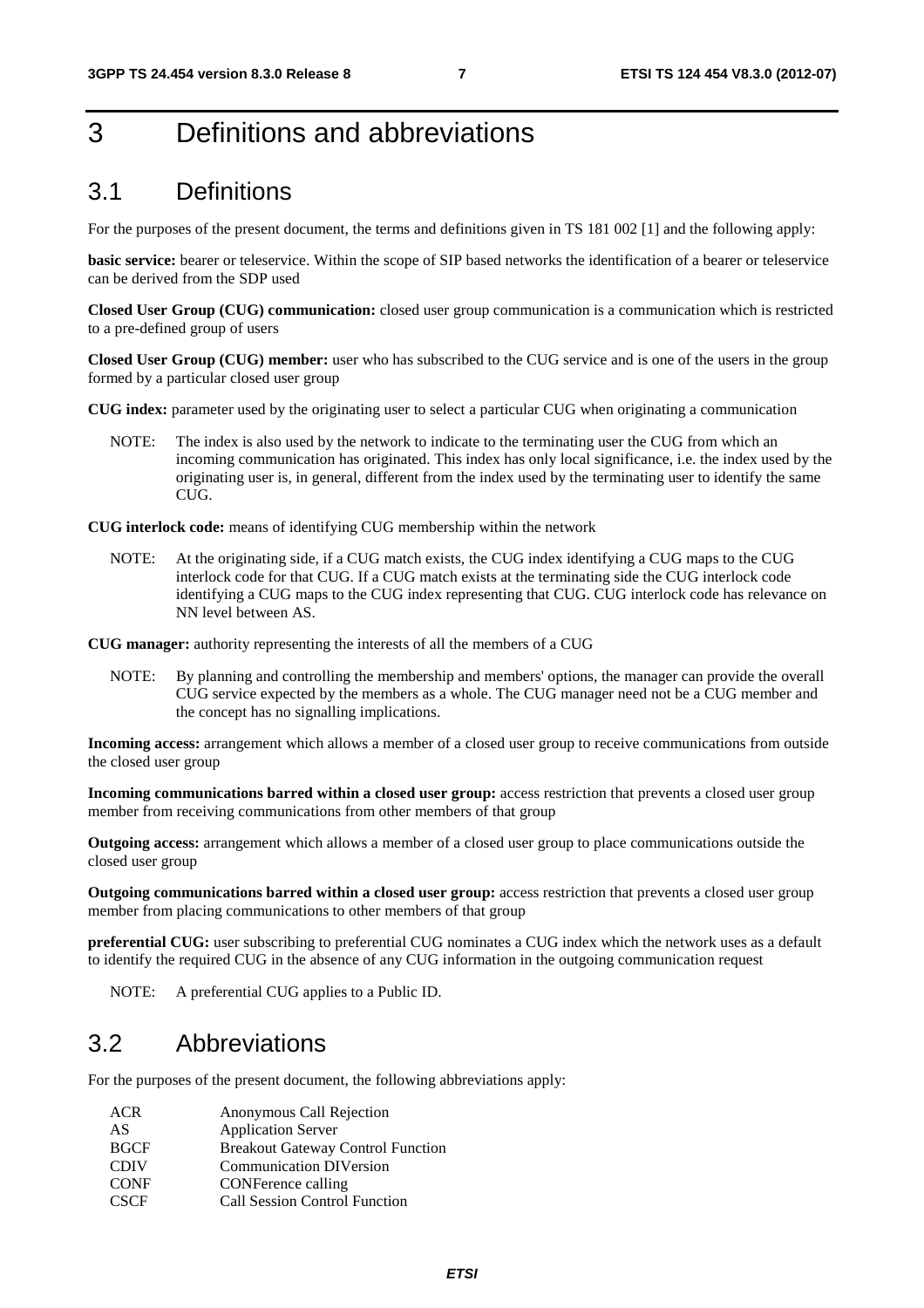| <b>CUG</b>      | Closed User Group                             |
|-----------------|-----------------------------------------------|
| <b>ECT</b>      | <b>Explicit Communication Transfer</b>        |
| <b>HOLD</b>     | communication HOLD                            |
| IA.             | Incoming Access                               |
| <b>IBCF</b>     | Interconnection Border Control Function       |
| <b>ICB</b>      | <b>Incoming Communication Barring</b>         |
| <b>IMS</b>      | IP Multimedia Subsystem                       |
| IP              | Internet Protocol                             |
| <b>ISDN</b>     | <b>Integrated Service Data Network</b>        |
| <b>MCID</b>     | <b>Malicious Communication IDentification</b> |
| <b>MGCF</b>     | Media Gateway Control Function                |
| <b>NGN</b>      | <b>Next Generation Network</b>                |
| OΑ.             | <b>Outgoing Access</b>                        |
| OCB             | <b>Outgoing Communication Barring</b>         |
| <b>OIP</b>      | Originating Identification Presentation       |
| <b>OIR</b>      | Originating Identification Restriction        |
| <b>PSTN</b>     | Public Switched Telephone Network             |
| <b>S-CSCF</b>   | Server-Call Session Control Function          |
| <b>SDP</b>      | <b>Session Description Protocol</b>           |
| SIP             | <b>Session Initiation Protocol</b>            |
| TIP             | <b>Terminating Identity Presentation</b>      |
| <b>TIR</b>      | <b>Terminating Identification Restriction</b> |
| $\overline{UA}$ | <b>User Agent</b>                             |
| UE              | User Equipment                                |
| <b>URI</b>      | Universal Resource Identifier                 |
| <b>XML</b>      | eXtensible Markup Language                    |

# 4 Closed User Group (CUG)

# 4.1 Introduction

The Closed User Group (CUG) service enables users to form groups of members, whose communication profile is restricted for incoming and outgoing communications.

# 4.2 Description

Members of a specific CUG can communicate among themselves but not, in general, with users outside the group.

Specific CUG members can have additional capabilities that allow them to initiate outgoing communications to users outside the group, and/or to accept incoming communications from users outside the group. Specific CUG members can have additional restrictions that prevent outgoing communications to other members of the CUG, or prevent incoming communications from other members of the CUG.

A closed user group consists of a number of members from one or more public, and/or private networks. A specific user may be a member of one or more CUGs. Subscription to a closed user group shall be defined for all communication services, or in relation to one, or to a list of communication services.

# 4.3 Operational requirements

### 4.3.1 Provision/withdrawal

The CUG service shall be provided after prior arrangement with the service provider.

As a network option based on subscription basis. The CUG service can be offered with several subscription options.

The provisioning of a new CUG shall require a prior arrangement between the CUG Manager and the network provider.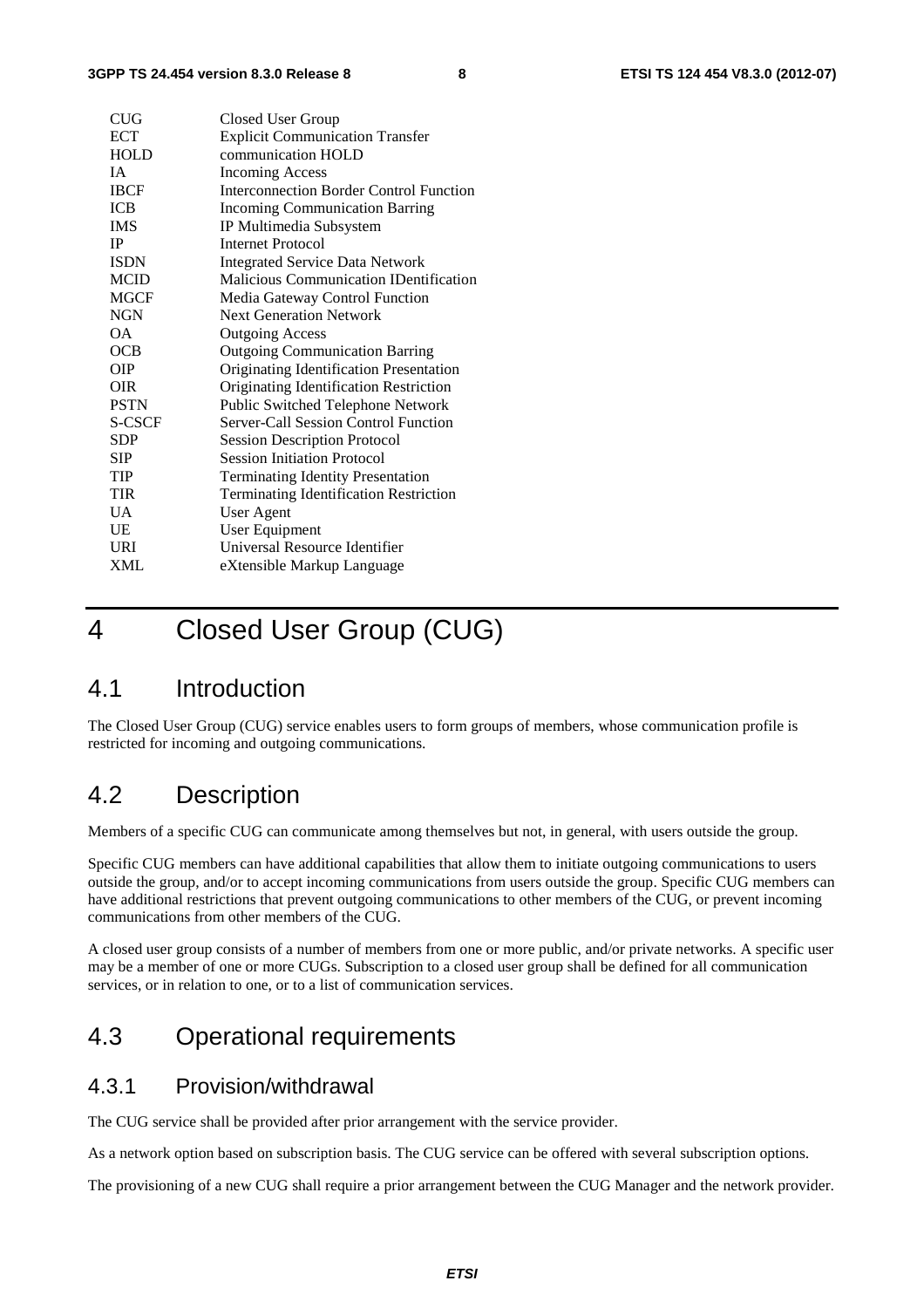The provision of the CUG service to a new member and also the assignment of the various CUG service options to a new or existing member shall require a prior arrangement between the CUG member and the network provider in coordination with the CUG Manager of the affected CUG.

The CUG Service is provisioned by the operator.

The subscription options can be divided into three groups:

- General Subscription options.
- Per CUG.
- Per Public ID.

General Subscription options:

A user can be a member of several closed user groups as shown in table 4.3.1.1. Each CUG is bind to the members with an individual CUG Index. Each network operator shall define the maximum number of closed user groups which can be allocated to an individual user.

#### **Table 4.3.1.1: General subscription options**

| <b>Subscription options</b> | Value                                         |  |
|-----------------------------|-----------------------------------------------|--|
| Closed user groups          | List of one or more closed user group indices |  |

Subscription options per CUG:

• For a particular closed user group, the associated set of general subscription options can apply to one basic service, to a particular set of basic services, or to all basic services (see table 4.3.1.2).

| <b>Subscription options</b>                                                                         | Value                                                        |
|-----------------------------------------------------------------------------------------------------|--------------------------------------------------------------|
| Intra closed user group restrictions (for each<br>closed user group)                                | None designated                                              |
|                                                                                                     | Incoming communications barred within a<br>closed user group |
|                                                                                                     | Outgoing communications barred within a<br>closed user group |
| Applicability to basic services (for each closed  list of one or more basic services<br>user group) |                                                              |
|                                                                                                     | all basic services                                           |

**Table 4.3.1.2: Subscription options per CUG** 

Subscription options per Public ID:

- The network shall provide a subscription option in order to enable the user to specify a preferential closed user group (see table 4.3.1.3).
- The user can request that no preferential closed user group exists, or can request that a particular one of the user's closed user groups (or the only one if a single closed user group applies) is used as a preferential closed user group.
- The closed user group indices shall be allocated by prior arrangement with the service provider.
- The choice of preferential closed user group shall be alterable only by service provider action upon request by the served user.
- The CUG service shall be withdrawn at the customer's request, or for administrative reasons.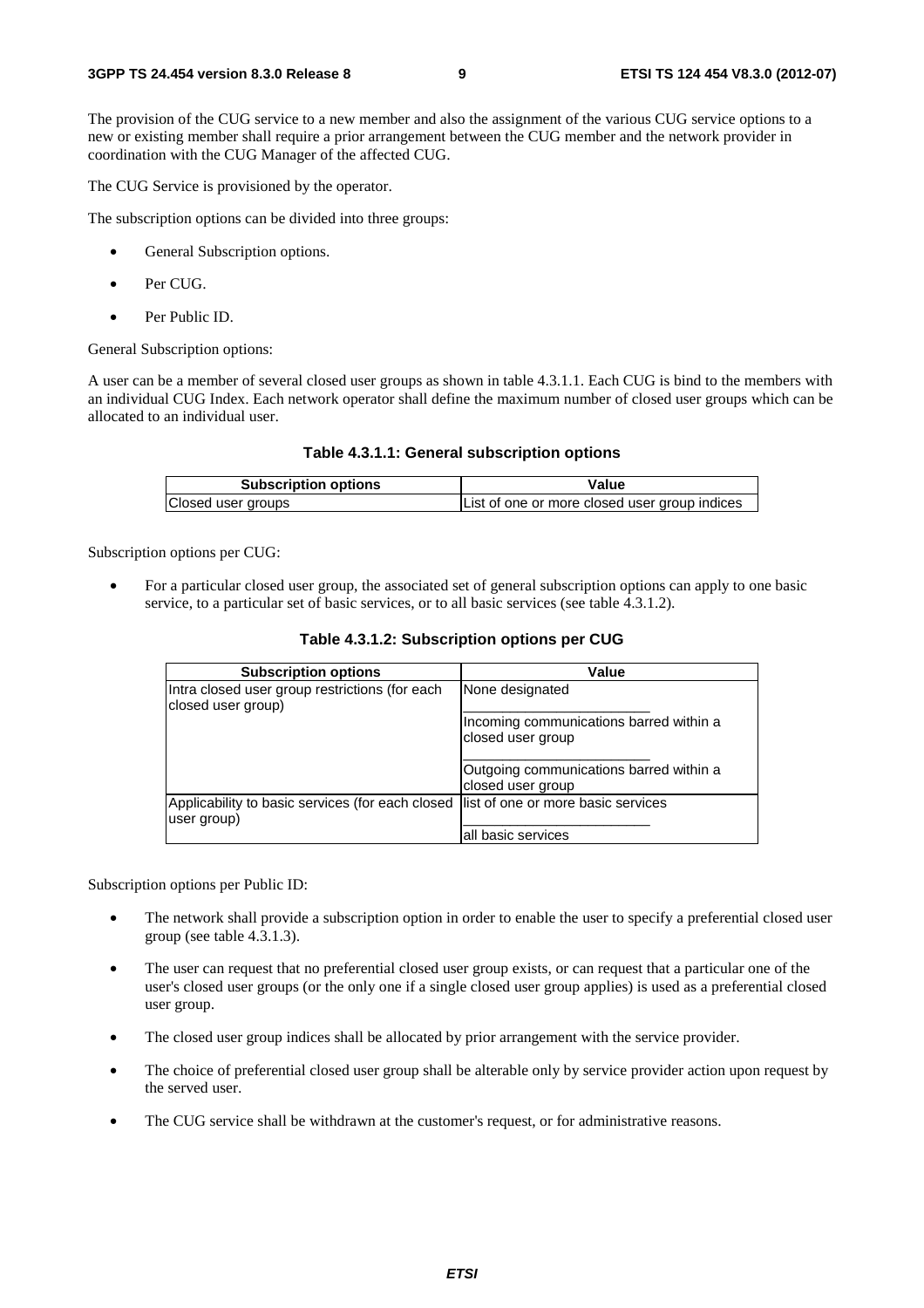| subscription options           | Value                       |  |
|--------------------------------|-----------------------------|--|
| Preferential closed user group | None designated             |  |
|                                | closed user group index     |  |
| Outgoing access                | allowed per communication   |  |
|                                | allowed permanent (default) |  |
|                                | Inot allowed                |  |
| Incoming access                | lallowed                    |  |
|                                | Inot allowed                |  |

**Table 4.3.1.3: Subscription options per Public ID** 

### 4.3.2 Requirements on the originating network side

For correct interactions with other services, it is necessary for the originating network side to store, for the duration of the communication, details of whether a non-CUG, CUG (without outgoing access) or CUG (with outgoing access) communication was requested in the information sent to the destination network side. The CUG identity (if any) requested of the destination network side must also be retained.

### 4.3.3 Requirements in the terminating network

For correct interactions with other supplementary services, it is necessary for the destination network side to store, for the duration of the communication, details of whether a non-CUG or CUG (with or without outgoing access) communication request was passed to the user. The CUG identity (if any) requested must also be retained.

# 4.4 Coding requirements

### 4.4.1 XML definition

</xs:simpleType>

</xs:restriction>

 <xs:simpleType name="sixteenbitType"> <xs:restriction base="xs:hexBinary"> <xs:length value="2"/>

This clause defines the XML Schema to be used for providing the CUG Interlock code and the CUGcommunicationindicator.

The application/vnd.etsi.cug+xml MIME type used to provide CUG Interlock code, cugIndex outgoingAccessRequest and the CUGcommunicationindicator the XML used shall be coded as following described:

```
<?xml version="1.0" encoding="UTF-8"?>
<xs:schema xmlns:xs="http://www.w3.org/2001/XMLSchema" 
xmlns:ss="http://uri.etsi.org/ngn/params/xml/simservs/xcap" 
targetNamespace="http://uri.etsi.org/ngn/params/xml/simservs/xcap" elementFormDefault=" qualified" 
attributeFormDefault="unqualified">
     <xs:annotation> 
         <xs:documentation>XML Schema Definition for the closed user group 
         parameter</xs:documentation> 
     </xs:annotation> 
     <xs:include schemaLocation="xcap.xsd"/> 
     <!--Definition of simple types--> 
     <xs:simpleType name="twobitType"> 
         <xs:restriction base="xs:string"> 
             <xs:pattern value="[0-1][0-1]"/> 
         </xs:restriction> 
     </xs:simpleType> 
     <xs:simpleType name="networkIdentityType"> 
         <xs:restriction base="xs:hexBinary"> 
             <xs:length value="2"/> 
         </xs:restriction>
```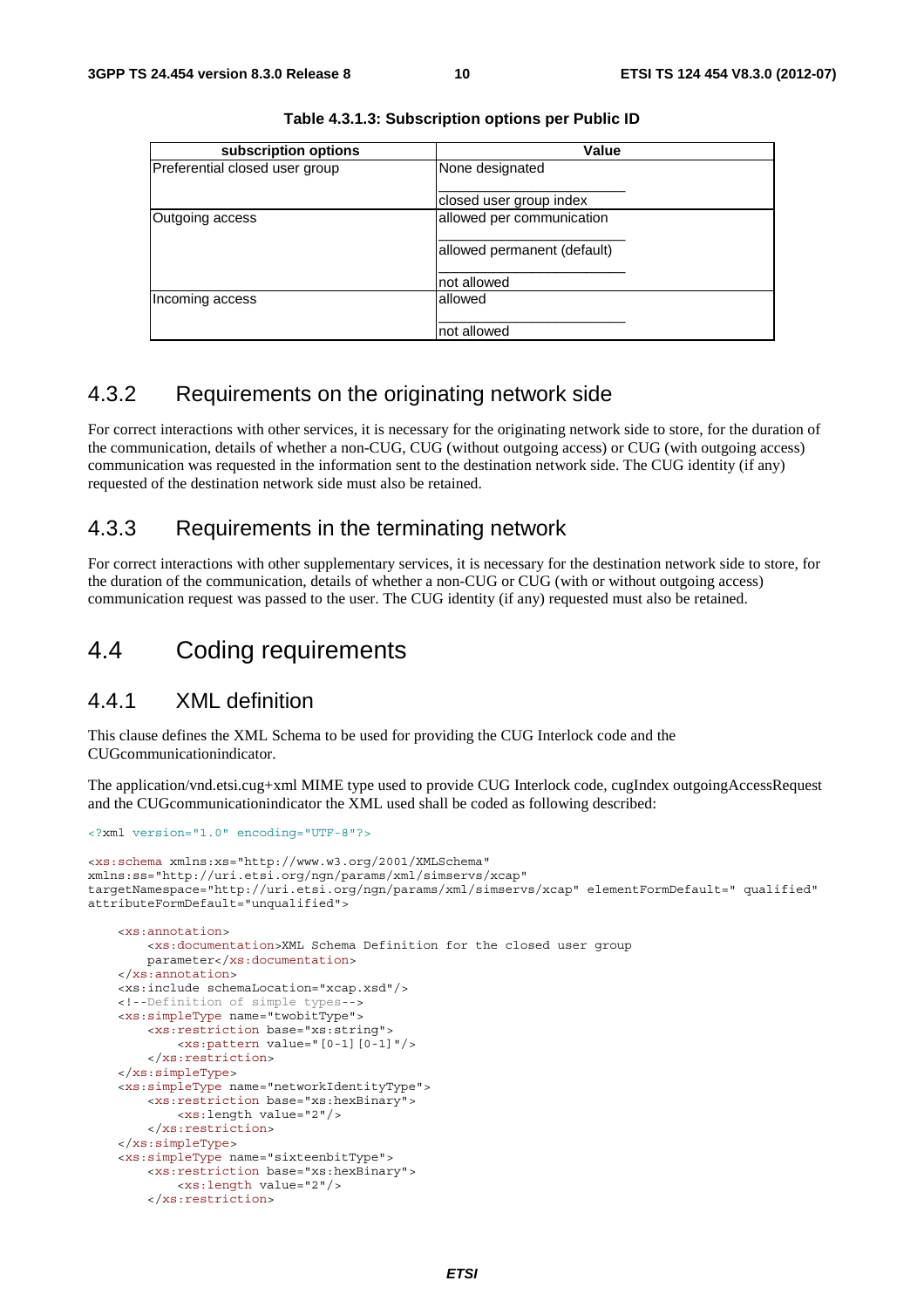```
 </xs:simpleType> 
     <xs:simpleType name="cugIndexType"> 
         <xs:restriction base="xs:integer"> 
             <xs:minInclusive value="0"/> 
             <xs:maxInclusive value="32767"/> 
         </xs:restriction> 
     </xs:simpleType> 
     <!--Definition of complex types--> 
     <xs:complexType name="cugRequestType"> 
         <xs:sequence> 
             <xs:element name="outgoingAccessRequest" type="xs:boolean"/> 
             <xs:element name="cugIndex" type="cugIndexType"/> 
         </xs:sequence> 
     </xs:complexType> 
     <!--Definition of document structure--> 
     <xs:element name="cug" substitutionGroup="ss:absService"> 
         <xs:complexType> 
             <xs:complexContent> 
                  <xs:extension base="ss:simservType"> 
                      <xs:sequence> 
                          <xs:element name="cugCallOperation" type="cugRequestType" minOccurs="0"/> 
                          <xs:element name="networkIndicator" type="networkIdentityType" 
                          minOccurs="0"/> 
                          <xs:element name="cugInterlockBinaryCode" type="sixteenbitType" 
                         minOc^{ours} = "0"/>
                           <xs:element name="cugCommunicationIndicator" type="twobitType" 
                          minOccurs="0"/> 
                      </xs:sequence> 
                  </xs:extension> 
             </xs:complexContent> 
         </xs:complexType> 
     </xs:element> 
</xs:schema>
```
### 4.4.2 SIP-Messages used for CUG

The following SIP messages are used for the invocation and control of the CUG service.

| <b>SIP Message</b> | SIP URI parameter | Used for                     |
|--------------------|-------------------|------------------------------|
| <b>INVITE</b>      | xml MIME CUG      |                              |
| 403                |                   | rejection because the user   |
|                    |                   | does not belongs to the CUG  |
|                    |                   | or other failure.            |
| 603                |                   | rejection because of barring |
|                    |                   | or CUG with call barring.    |
| 500                |                   | rejection of a CUG           |
|                    |                   | communication due to         |
|                    |                   | network caused reasons e.g.  |
|                    |                   | traversing the communication |
|                    |                   | towards an IMS not           |
|                    |                   | supporting the CUG Service.  |

# 4.5 Signalling requirements

### 4.5.1 Activation/deactivation/registration

For activation/deactivation/registration of the CUG the Ut interface could be used. More detail is described in clause 4.9.

Other possibilities for provisioning could be used too like web based provisioning or pre-provisioning by the operator.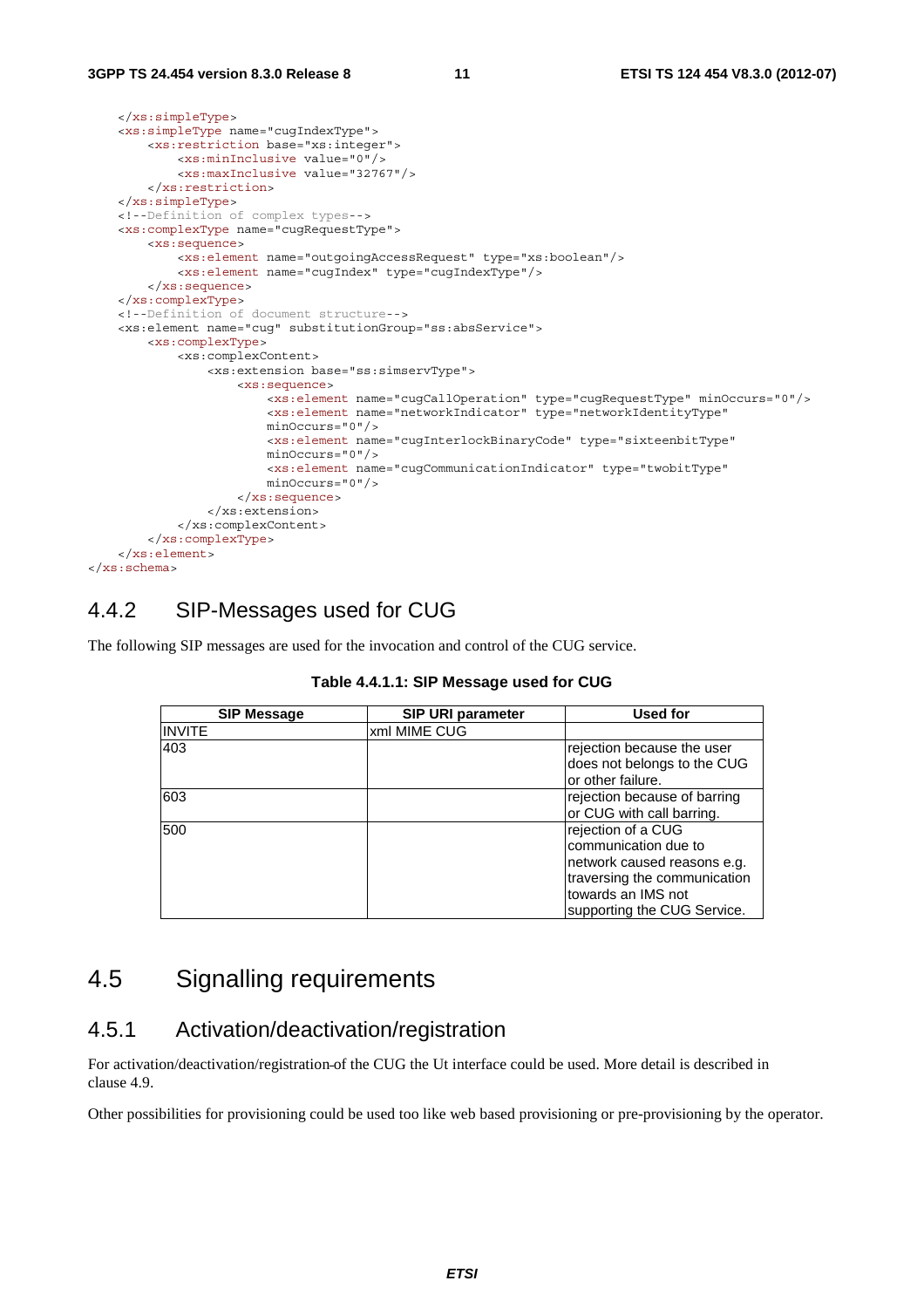### 4.5.2 Invocation and operation

#### 4.5.2.1 Actions at the originating UA

Explicit request of CUG service:

- The originating user can explicitly request the CUG service by including in the initial INVITE an xml CUGrequestType containing the preferred CUG and an outgoing access request.
- To indicate outgoing access the user shall set the value of the "outgoingAccessRequest" parameter to TRUE.

Implicit request of CUG service:

• The originating user with CUG service can request the CUG service without including an xml CUGrequestType in the initial INVITE. In this case the procedures according to ES 283 003 [2] shall apply

Call originating from a user without CUG service:

It is possible for a user without CUG service to make a call to a user with CUG service. In this case the procedures according to ES 283 003 [2] shall apply.

#### 4.5.2.2 Actions at the originating P-CSCF

Procedures according to ES 283 003 [2] shall apply.

#### 4.5.2.3 Actions at the originating S-CSCF

Procedures according to ES 283 003 [2] shall apply.

#### 4.5.2.4 Actions at the AS of the originating User

Upon receipt of a request for CUG service the AS shall check its validity as shown in table 4.5.2.4.1 in conjunction with the access capabilities contained in the user profile. If a non-valid request is received or the checks cannot be performed, then the network shall reject the communication and return an appropriate indication to the originating user.

A received INVITE may include an xml CUGrequestType containing the preferred CUG and an outgoing access request.

NOTE: In particular, a validation check is performed by verifying that both the originating and terminating parties belong to the CUG indicated by the interlock code. The data for each CUG that a user belongs to, is stored at the AS of the originating User.

The actions at AS of the originating user at communication set-up from a user belonging to a CUG, depends on the result of the validation checks performed, based on whether the user belongs to one or more CUGs.

a) CUG without outgoing access.

 If the result of the validation check indicates that the communication should be dealt with as a CUG communication, the interlock code of the selected CUG is obtained. The INVITE forwarded towards the terminating network then includes the cugInterlockBinaryCode, networkIndicator and cugCommunicationIndicator.

b) CUG communication with outgoing access.

 If the result of the validation check indicates that the communication should be dealt with as a CUG communication with outgoing access, the communication shall be treated as a Non-CUG communication.

c) Non-CUG.

 If the result of the validation check indicates that the communication should be dealt with as a non-CUG communication, the INVITE message forwarded towards the terminating network then does not include a cugInterlockBinaryCode, networkIndicator and cugCommunicationIndicator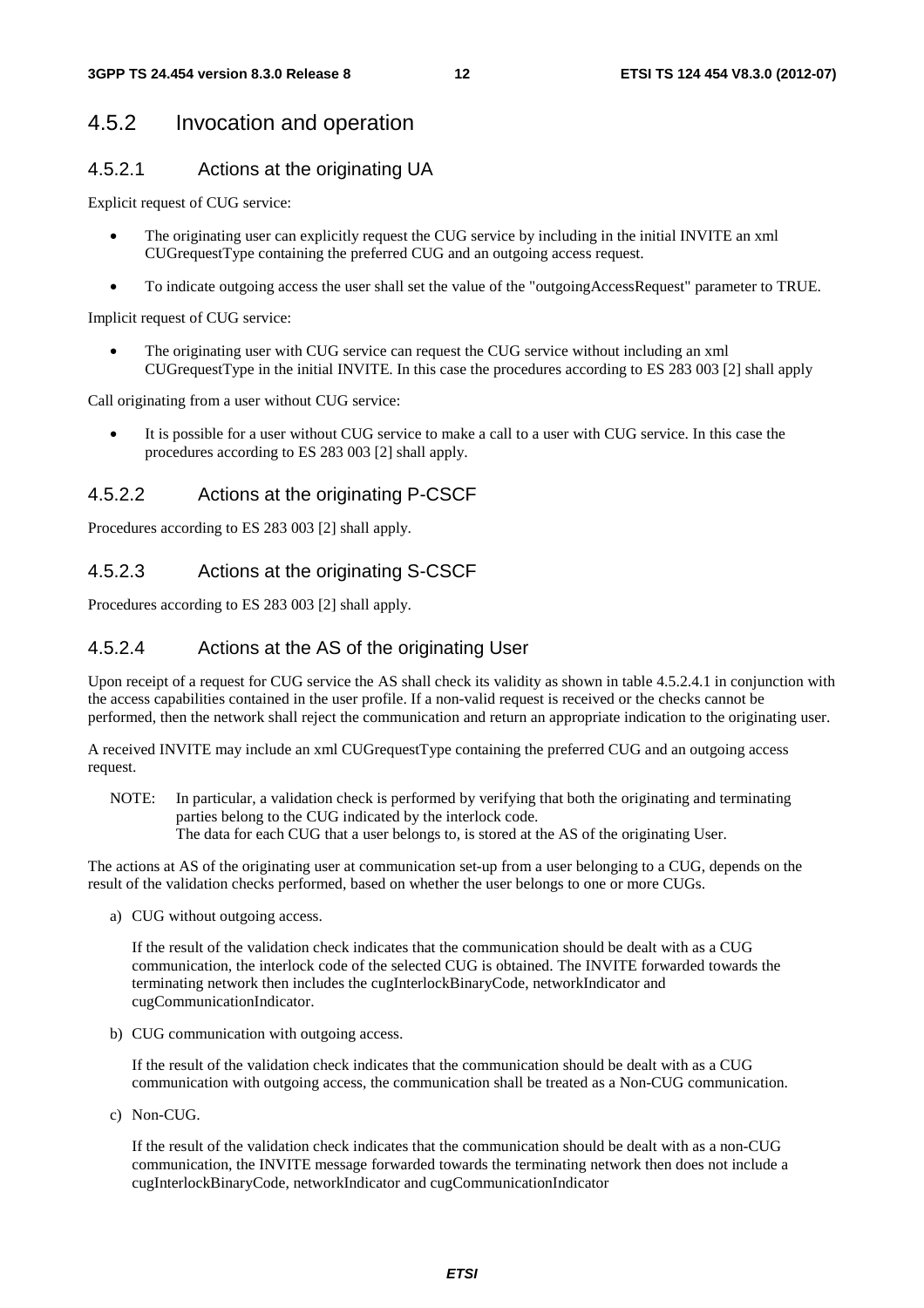d) Communication rejected.

 If the result of the validation check indicates that the communication is to be rejected, the communication set-up is not initiated. A 403 Response with a Reason header included shall be sent back as shown in table 4.5.2.4.1.

#### **Table 4.5.2.4.1: Validation check of CUG communication concerning the originating user**

| Indication from originating user sent within an INVITE                                                                                                                                                                                                                                                                                                                                                                                                                                                                                                                                                                                                                                                                                                                                                                                                                                                                                                                                                                                                                                                     |                                                                                       |                                                    |                                                                                                 |                                                                               |                                                       |  |  |
|------------------------------------------------------------------------------------------------------------------------------------------------------------------------------------------------------------------------------------------------------------------------------------------------------------------------------------------------------------------------------------------------------------------------------------------------------------------------------------------------------------------------------------------------------------------------------------------------------------------------------------------------------------------------------------------------------------------------------------------------------------------------------------------------------------------------------------------------------------------------------------------------------------------------------------------------------------------------------------------------------------------------------------------------------------------------------------------------------------|---------------------------------------------------------------------------------------|----------------------------------------------------|-------------------------------------------------------------------------------------------------|-------------------------------------------------------------------------------|-------------------------------------------------------|--|--|
| <b>Calling user</b><br>class defined<br>within the user<br>profile                                                                                                                                                                                                                                                                                                                                                                                                                                                                                                                                                                                                                                                                                                                                                                                                                                                                                                                                                                                                                                         | <b>INVITE for CUG</b><br>with CUGIndex                                                | <b>INVITE for CUG</b><br>with CUGIndex &<br>equest | <b>INVITE for CUG</b><br>communication<br>outgoingAccessR   without CUGIndex   without CUGIndex | <b>INVITE for CUG</b><br>communication<br>& with<br>outgoingAccessR<br>equest | <b>INVITE for Non-</b><br><b>CUG</b><br>communication |  |  |
| <b>CUG without</b><br>preference                                                                                                                                                                                                                                                                                                                                                                                                                                                                                                                                                                                                                                                                                                                                                                                                                                                                                                                                                                                                                                                                           | CUG communication CUG<br>$(*1)$ $(*3)$<br>IC: spec. CUG                               | communication (*1)<br>(*3)<br>IC: spec. CUG        | Return 403                                                                                      | Return 403                                                                    | 403                                                   |  |  |
| <b>CUG+OAE</b><br>without<br>preference                                                                                                                                                                                                                                                                                                                                                                                                                                                                                                                                                                                                                                                                                                                                                                                                                                                                                                                                                                                                                                                                    | CUG communication CUG+OA (*2) (*3)<br>$(*1)$ $(*3)$<br>IC: spec. CUG                  | IC: spec. CUG                                      | Return 403                                                                                      | Non-CUG<br>communication                                                      | Return 403                                            |  |  |
| <b>CUG+OAI</b><br>without<br>preference                                                                                                                                                                                                                                                                                                                                                                                                                                                                                                                                                                                                                                                                                                                                                                                                                                                                                                                                                                                                                                                                    | CUG+OA (*2) (*3)<br>IC: spec. CUG                                                     | CUG+OA (*2) (*3)<br>IC: spec. CUG                  | Non-CUG<br>communication                                                                        | Non-CUG<br>communication                                                      | Non-CUG<br>communication                              |  |  |
| <b>CUG with</b><br>preference                                                                                                                                                                                                                                                                                                                                                                                                                                                                                                                                                                                                                                                                                                                                                                                                                                                                                                                                                                                                                                                                              | CUG communication CUG<br>$(*1)$ $(*3)$<br>IC: spec. CUG                               | communication (*1)<br>$(*3)$<br>IC: spec. CUG      | CUG (*4)<br>communication<br>IC: pref. CUG                                                      | 403                                                                           | CUG<br>communication<br>IC: pref. CUG (*4)            |  |  |
| preference                                                                                                                                                                                                                                                                                                                                                                                                                                                                                                                                                                                                                                                                                                                                                                                                                                                                                                                                                                                                                                                                                                 | <b>CUG+OAE with CUG communication CUG+OA (*2) (*3)</b><br>$(1)$ (*3)<br>IC: spec. CUG | IC: spec. CUG                                      | CUG (*4)<br>IC: pref. CUG                                                                       | Non-CUG<br>communication                                                      | CUG<br>communication (*4)<br>pref. CUG                |  |  |
| <b>CUG+OAI with</b><br>preference                                                                                                                                                                                                                                                                                                                                                                                                                                                                                                                                                                                                                                                                                                                                                                                                                                                                                                                                                                                                                                                                          | $CUG+OA$<br>$(*1)$ $(*2)$ $(*3)$<br>IC: spec. CUG                                     | CUG+OA<br>(*2) (*3) (*1)<br>IC: spec. CUG          | $(*4)$ $(*5)$                                                                                   | CUG+OA (*1) (*4)<br>IC: pref. CUG                                             | $\sqrt{-4}$ (*5)                                      |  |  |
| <b>No CUG</b>                                                                                                                                                                                                                                                                                                                                                                                                                                                                                                                                                                                                                                                                                                                                                                                                                                                                                                                                                                                                                                                                                              | Return 403                                                                            | Return 403                                         | Return 403                                                                                      | Return 403                                                                    | Non-CUG<br>communication                              |  |  |
| OAE<br>Outgoing access, explicit request required.<br>Outgoing access, implicit outgoing access for all communications.<br>OAI<br>IС<br>Interlock code of the CUG selected.<br>specific CUG indicated within the CUCIndex<br>spec. CUG<br>pref. CUG<br>preferred CUG indicated by the user profile<br>NOTE:<br>As IA (incoming access) attribute of the calling user is of no concern for this validation check, CUG+OA/IA is<br>equivalent to CUG+OA in this table.<br>$(*1)$<br>In case of OCB (outgoing communications barred) return 603.<br>In case of OCB within the CUG, the communication is interpreted as a non-CUG communication. An INVITE<br>$(*2)$<br>without a cugInterlockBinaryCode, networkIndicator and cugCommunicationIndicator shall be sent towards the<br>terminating user.<br>$(*3)$<br>In case the specified index does not match any of the registered indices, 403<br>$(*4)$<br>In the case of OCB within the CUG, this combination is not allowed.<br>$(*5)$<br>Both 'Preferential CUG' and 'implicit' outgoing access options imply that no subscriber procedures are needed |                                                                                       |                                                    |                                                                                                 |                                                                               |                                                       |  |  |
| to invoke either option when placing a communication. When a user subscribes to both options, the network<br>does not know which option the user is invoking, if no additional procedures are used when placing the<br>communication. Then one of the following operations are recommended:<br>a) if no information is given, the preferential CUG will be assumed, this shall be included in the INVITE sent<br>towards the terminating user.<br>b) the network will route the communication with preferential CUG with outgoing access. The communication<br>will therefore be connected if the terminating access is:<br>a member of preferential CUG; or<br>a member of another CUG with incoming access; or<br>a non-CUG user.                                                                                                                                                                                                                                                                                                                                                                        |                                                                                       |                                                    |                                                                                                 |                                                                               |                                                       |  |  |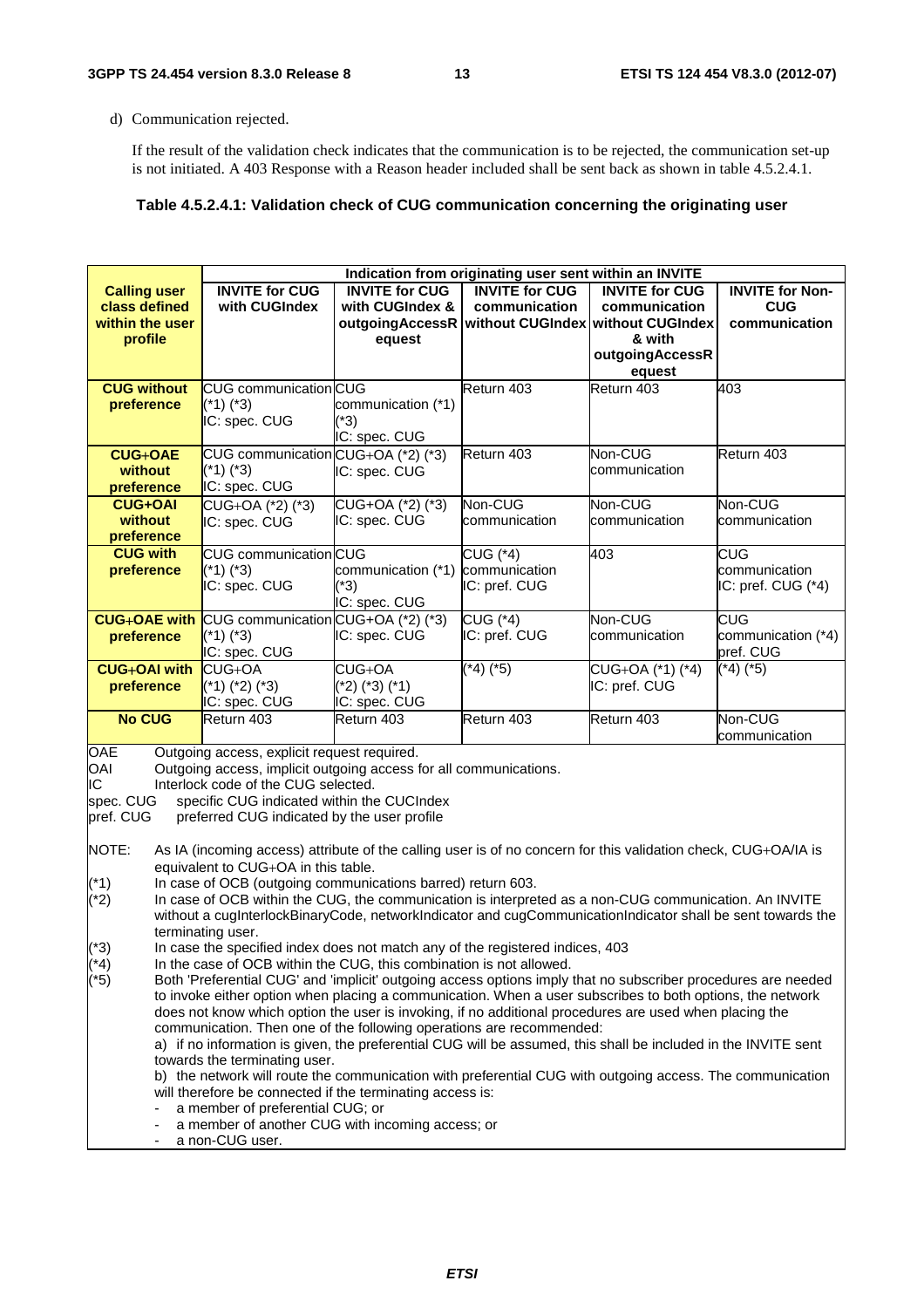#### **3GPP TS 24.454 version 8.3.0 Release 8 14 ETSI TS 124 454 V8.3.0 (2012-07)**

When a vnd.etsi.cug+xml MIME body is included in the outgoing INVITE request the AS shall set the handling parameter in the Content-Disposition for this MIME body to "required" as described in RFC 5621 [4] if outgoing access is not allowed.

#### 4.5.2.5 Actions at the incoming I-CSCF

Procedures according to ES 283 003 [2] shall apply.

#### 4.5.2.6 Actions at the outgoing IBCF

Procedures according to ES 283 003 [2] shall apply.

#### 4.5.2.7 Actions at the incoming IBCF

Procedures according to ES 283 003 [2] shall apply.

#### 4.5.2.8 Actions at the BGCF

Basic call procedures according to ES 283 003 [2] shall apply.

The interworking with other NGN is described in clauses 4.7.3 and 4.7.4.

#### 4.5.2.9 Actions at the MGCF

Procedures according to ES 283 003 [2] shall apply.

The interworking is described in clause 4.7.1.

#### 4.5.2.10 Actions at the AS of the terminating user

#### **Table 4.5.2.10.1: Handling of a CUG communication at the AS of the terminating user**

|                                                                 |                                                                                                                                                                                                                                                                                                                                                                                                                                                                                                                         | <b>Class of terminating user</b>   |                 |                |               |                 |
|-----------------------------------------------------------------|-------------------------------------------------------------------------------------------------------------------------------------------------------------------------------------------------------------------------------------------------------------------------------------------------------------------------------------------------------------------------------------------------------------------------------------------------------------------------------------------------------------------------|------------------------------------|-----------------|----------------|---------------|-----------------|
| <b>CUG</b><br>cugCommunicati<br>onIndicator in<br><b>INVITE</b> | <b>ICUG match check</b>                                                                                                                                                                                                                                                                                                                                                                                                                                                                                                 |                                    | <b>CUG</b>      |                | <b>CUG+IA</b> | <b>No CUG</b>   |
|                                                                 |                                                                                                                                                                                                                                                                                                                                                                                                                                                                                                                         | No ICB                             | <b>ICB</b>      | No ICB         | <b>ICB</b>    |                 |
| <b>CUG with OA not</b><br>allowed                               | Match                                                                                                                                                                                                                                                                                                                                                                                                                                                                                                                   | CUG call                           | <b>Sent 603</b> | CUG call       | Sent 603      | <b>Sent 403</b> |
|                                                                 | No match                                                                                                                                                                                                                                                                                                                                                                                                                                                                                                                | <b>Sent 403</b><br><b>Sent 403</b> |                 |                |               |                 |
| <b>CUG with OA</b><br>allowed                                   | Match                                                                                                                                                                                                                                                                                                                                                                                                                                                                                                                   | CUG call                           | Sent 603        | CUG+OA<br>call | Non-CUG call  | Non-CUG call    |
|                                                                 | No match                                                                                                                                                                                                                                                                                                                                                                                                                                                                                                                | <b>Sent 403</b>                    |                 | Non-CUG call   |               |                 |
| <b>Non-CUG</b>                                                  |                                                                                                                                                                                                                                                                                                                                                                                                                                                                                                                         | <b>Sent 403</b>                    |                 |                | Non-CUG call  |                 |
| <b>IA</b><br>OA<br><b>ICB</b><br>Match<br><b>NOTE:</b>          | Incoming access Non-CUG call<br>Outgoing access<br>Incoming communications barred<br>The interlock code in the received INVITE matches one of the CUGs to which the user belongs.<br>No match The interlock code does not match any of the CUGs to which the terminating user belongs.<br>As OA attribute of the terminating user is of no concern at the AS of the terminating User, CUG+OA class is<br>equivalent to CUG, and CUG+IA class is equivalent to CUG+IA in this table. Subscription of preferential CUG by |                                    |                 |                |               |                 |
|                                                                 | the terminating user is also of no concern in this table.                                                                                                                                                                                                                                                                                                                                                                                                                                                               |                                    |                 |                |               |                 |

In case of each successful CUG Check an INVITE without a CUG xml MIME shall be sent towards the terminating user. Therefore the received CUG xml MIME shall be discarded.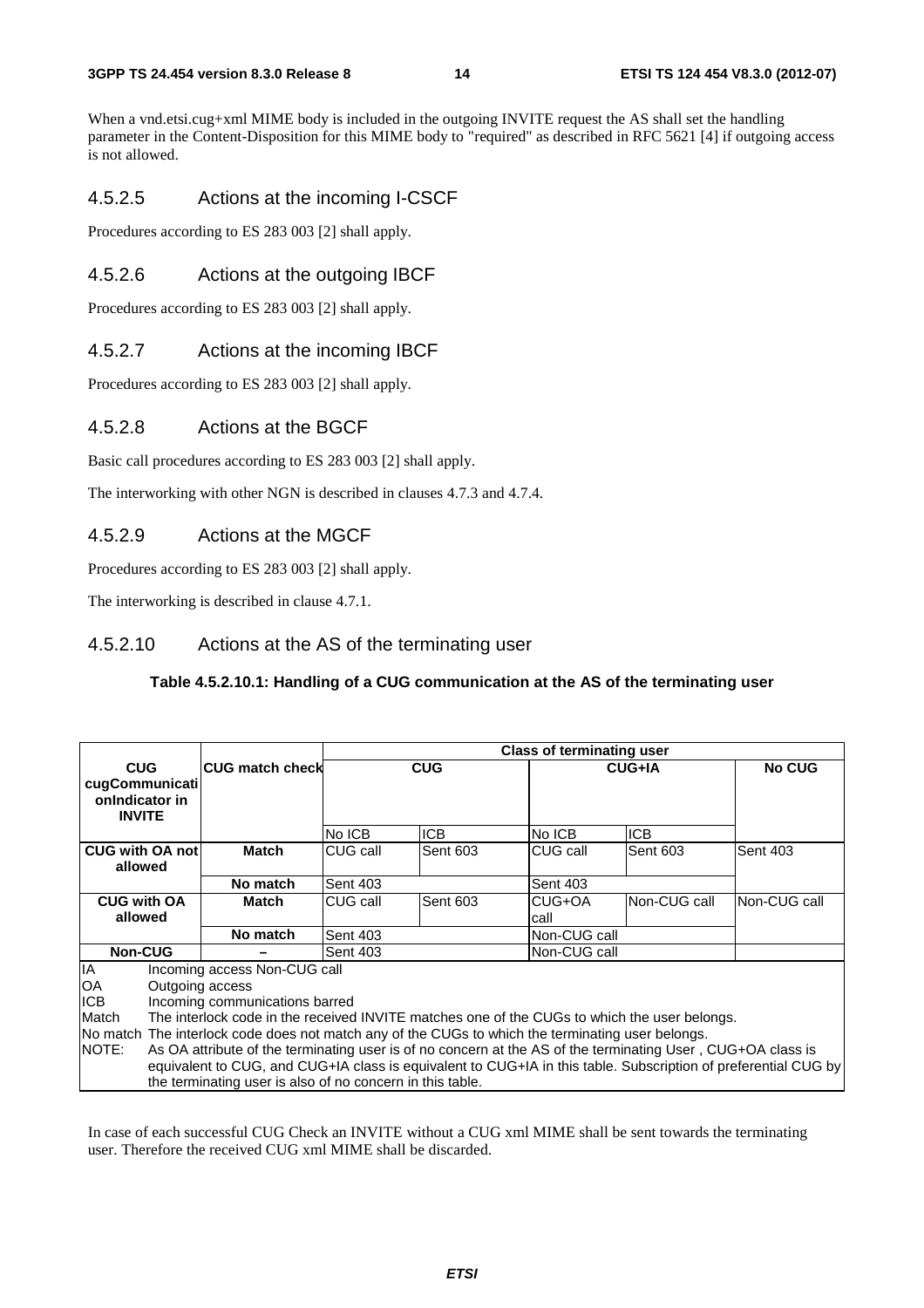#### 4.5.2.11 Actions at the destination P-CSCF

Procedures according to ES 283 003 [2] shall apply.

#### 4.5.2.12 Actions at the terminating UA

Procedures according to ES 283 003 [2] shall apply.

# 4.6 Interaction with other services

# 4.6.1 Communication Hold (HOLD)

No impact, i.e. neither service shall affect the operation of the other service.

### 4.6.2 Terminating Identification Presentation (TIP)

No impact, i.e. neither service shall affect the operation of the other service.

# 4.6.3 Terminating Identification Restriction (TIR)

No impact, i.e. neither service shall affect the operation of the other service.

# 4.6.4 Originating Identification Presentation (OIP)

No impact, i.e. neither service shall affect the operation of the other service.

# 4.6.5 Originating Identification Restriction (OIR)

No impact, i.e. neither service shall affect the operation of the other service.

# 4.6.6 Conference calling (CONF)

When the communication involving the first conferee is added to the conference, then the conference shall assume the CUG of that communication.

In order to add a subsequent communication to the conference, then the CUG of that communication shall be checked against the CUG of the conference.

# 4.6.7 Communication Diversion Services (CDIV)

#### 4.6.7.1 Communication Forwarding Unconditional (CFU)

CUG restrictions shall be checked and met for the communication between the originating party and the forwarding party. The information of a CUG applied by the NGN on the original communication shall be used for the communication forwarding and by this means CUG restrictions shall be checked and met for the communication between the originating party and the forwarded-to party.

In the case of multiple forwarding, CUG restrictions between the originating party and the forwarding party have to be checked and met at each intermediate forwarding point. In addition, CUG restrictions between the originating party and forwarded-to party shall be met end-to-end.

The outgoing communication barring information of the forwarding party shall not be used to determine whether the communication can be forwarded.

The CUG information sent to the "forwarded-to" destination shall the same CUG information of the originating party that was sent from the originating network.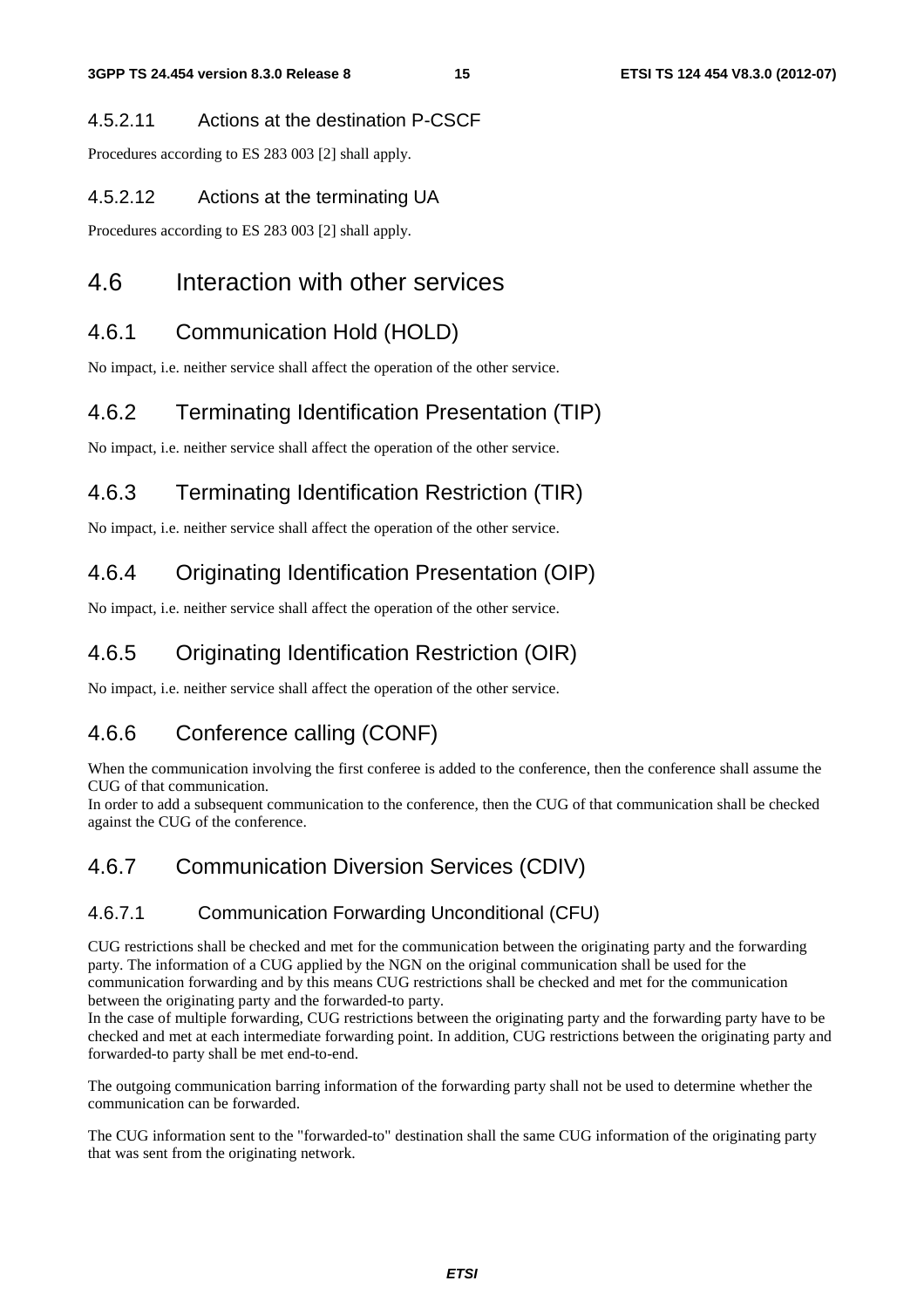### 4.6.7.2 Communication Forwarding Busy (CFB)

See interactions with CFU in clause 4.6.7.1.

### 4.6.7.3 Call Forwarding No Reply (CFNR)

See interactions with CFU in clause 4.6.7.1.

NOTE: CUG restrictions were checked and met for the communication between the originating party and the forwarding party when the communication was offered to the forwarding party.

### 4.6.7.4 Communication Forwarding on Not Logged-in (CFNL)

See interactions with CFU in clause 4.6.7.1.

### 4.6.7.5 Communication Forwarding on Subscriber Not Reachable (CFNRc).

See interactions with CFU in clause 4.6.7.1.

### 4.6.7.6 Communication Deflection (CD)

The information of a CUG applied by the NGN on the original communication shall be used for the deflected part of the communication and by this means CUG restrictions shall be checked and met for the communication between the originating party and the deflected-to party.

In the case of multiple deflections, CUG restrictions between the originating party and the deflecting party have to be checked and met at each intermediate deflecting point. In addition, CUG restrictions between the originating party and deflected-to party shall be met end-to-end.

When a communication is deflected, a new check of the CUG restrictions between the originating party and the deflected-to party is made at the "deflected-to" destination. The CUG information sent to the 'deflected-to' destination is the same CUG information of the originating party that was sent from the originating network.

The outgoing communication barring information of the deflecting party shall not be used to determine whether the communication can be deflected.

NOTE: CUG restrictions were checked and met for the communication between the originating party and the deflecting party when the communication was offered to the deflecting party.

# 4.6.8 Malicious Communication Identification (MCID)

No impact, i.e. neither service shall affect the operation of the other service.

### 4.6.9 Anonymous Communication Rejection and Communication Barring (ACR/CB)

No impact, i.e. neither service shall affect the operation of the other service.

# 4.6.10 Explicit Communication Transfer (ECT)

The two communications shall use the same CUG for the transfer to be successful.

NOTE: CUG restrictions between users will have been checked when the first communication is established. Similarly, CUG restrictions between users will have been checked when establishing the second communication.

# 4.6.11 Closed User Group (CUG)

No impact, i.e. neither service shall affect the operation of the other service.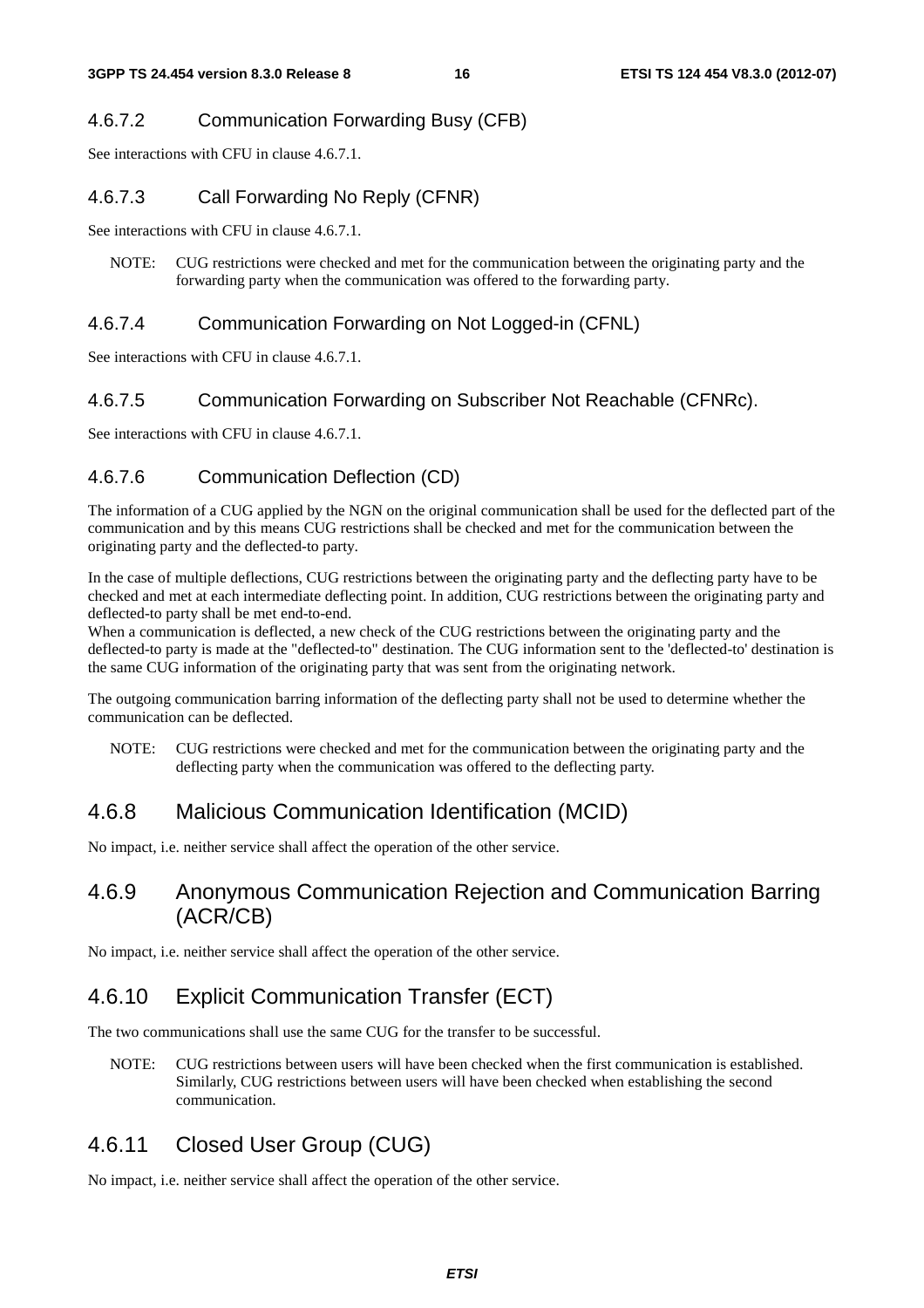### 4.6.12 Three-Party (3PTY)

For the successful invocation of the three party simulation service any CUG restrictions applied to one communication shall match with any CUG restrictions applied to the other communication.

# 4.7 Interactions with other networks

### 4.7.1 Interaction with PSTN/ISDN

#### 4.7.1.1 Interworking at the I-MGCF

Tables 4.7.1.1.1 and 4.7.1.1.2 show the mapping of CUG relevant messages at the I-MGCF.

#### **Table 4.7.1.1.1: Mapping of SIP messages to ISUP messages**

| <b>SIP Message</b>                            | <b>ISUP Message</b>                                              |
|-----------------------------------------------|------------------------------------------------------------------|
| INVITE containing a XML CUG body with CUG XML | <i>AM</i> containing the Closed user group interlock code        |
| <b>Ischema</b>                                | <b>Parameter and the closed user group call indicator of the</b> |
|                                               | Optional Forward Call Indicator Parameter                        |

Interworking of the CUG XML schema with the ISUP Closed user group interlock code parameter and the *Closed user group call indicator* of the optional forward call indicator parameter is shown in tables 4.7.1.1.3 and 4.7.1.1.4.

#### **Table 4.7.1.1.2: Mapping of the SIP XML CUG Element to the ISUP closed usergroup interloccode parameter**

| <b>CUG XML Element</b>        | Source component value                                                                                                                                                                                                                                                                                                                                                                     | <b>ISUP Closed user group</b><br>interlock code Parameter | derived value of<br>parameter field                                                                |  |
|-------------------------------|--------------------------------------------------------------------------------------------------------------------------------------------------------------------------------------------------------------------------------------------------------------------------------------------------------------------------------------------------------------------------------------------|-----------------------------------------------------------|----------------------------------------------------------------------------------------------------|--|
| NetworkIdenticator            | networkIdentityType = $4$<br>hexbinary coded digits                                                                                                                                                                                                                                                                                                                                        | "Network Identity"                                        | Octet 1 & Octet 2 including<br>4 binary coded digits<br>deviated from XML<br>Network Identity      |  |
| <b>CUGInterlockBinaryCode</b> | sixteenbitType = 16 bit coded<br>value                                                                                                                                                                                                                                                                                                                                                     | "Binary Code"                                             | Octet 3 & Octet 4 including<br>a 16 bit Binary Code<br>deviated from the XML<br><b>Binary Code</b> |  |
| NOTE:                         | ISUP Closed user group interlock code Parameter Octet 1 contains "Network Identity" (NI) digits 1 & 2 and Octet<br>2 contains "Network Identity" digits 3 & 4. The networkidentity Type is filled with "Octet1 & Octet 2" = "NI digit 1, NI<br>digit 2, NI digit 3, NI digit 4". Example: Digit 1=0, Digit 2=4, Digit 3=9, Digit 4=0 so the networkidentityType is<br>encoded with "0490". |                                                           |                                                                                                    |  |

#### **Table 4.7.1.1.3: Mapping of the SIP XML CUG Element to the ISUP** *closed user group call indicator included in the* **optional Forward Call Indicator Parameter**

| <b>CUG XML Element</b>    | Source component value | <b>ISUP "Optional Forward Call</b><br><b>Indicator" Parameter</b> | derived value of<br>parameter field |
|---------------------------|------------------------|-------------------------------------------------------------------|-------------------------------------|
| cugCommunicationIndicator | Type=00                | "closed user group call"                                          | Inon-CUG call                       |
|                           | Tvpe=01                | indicator                                                         | spare                               |
|                           | $Type=10$              |                                                                   | closed user group call,             |
|                           |                        |                                                                   | outgoing access allowed             |
|                           | Type=11                |                                                                   | closed user group call,             |
|                           |                        |                                                                   | outgoing access not                 |
|                           |                        |                                                                   | allowed                             |

If an INVITE with the MIME including a cug XML element is received and the terminating network is not supporting CUG then the I-MGCF shall behave as shown in table 4.7.1.1.4.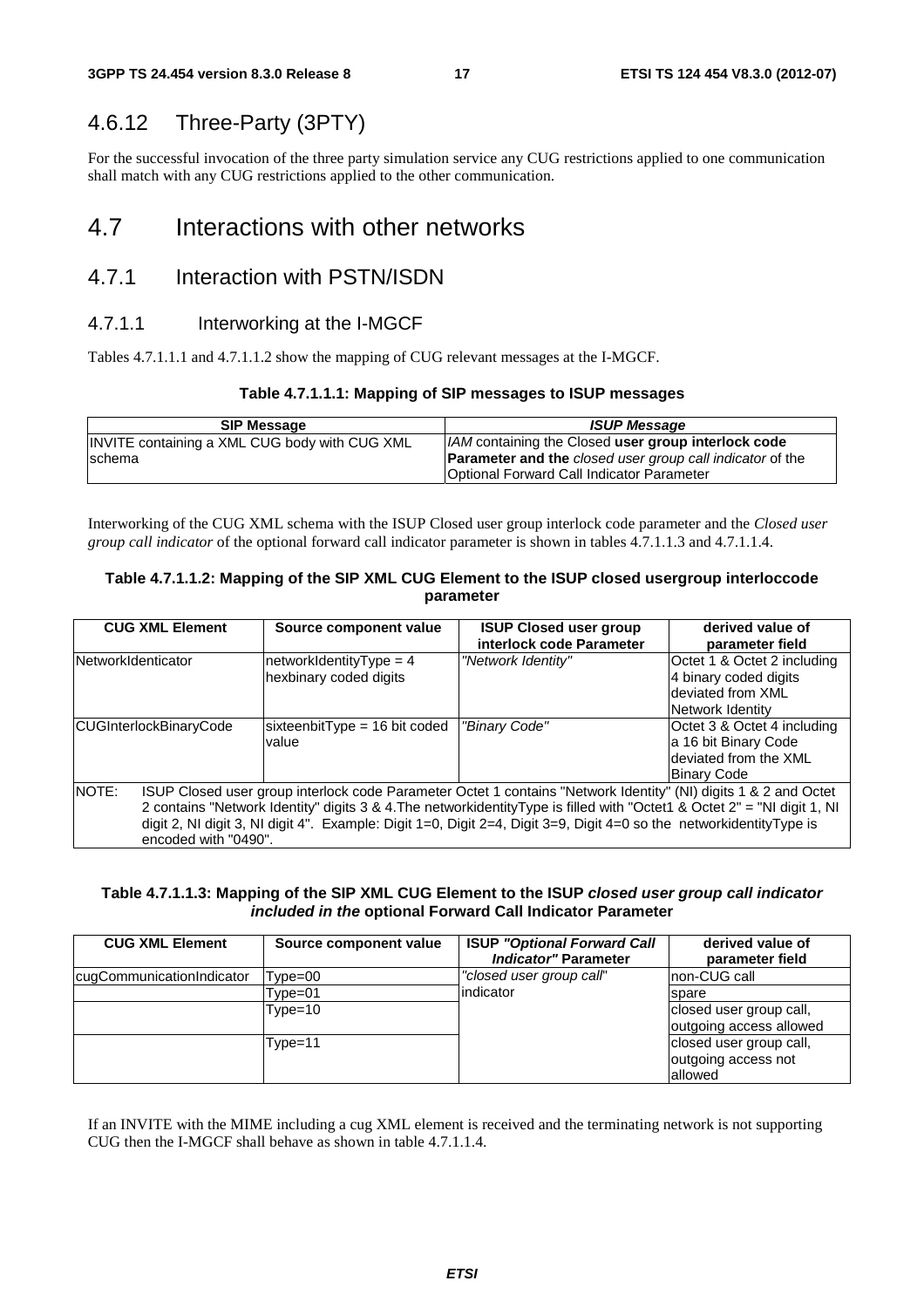**Table 4.7.1.1.4: Action at the I-MGCF with a PSTN/ISDN network without CUG capability** 

| cugCommunicationIndicator in INVITE                                                                                                                                    | <b>Action at the I-MGCF</b>                      |  |  |  |
|------------------------------------------------------------------------------------------------------------------------------------------------------------------------|--------------------------------------------------|--|--|--|
| Type=11 (CUG without outgoing access)                                                                                                                                  | Release the communication with 403               |  |  |  |
| Type=10 (CUG with outgoing access)                                                                                                                                     | Treat the communication as an ordinary call NOTE |  |  |  |
| Non-CUG                                                                                                                                                                | Treat the communication as an ordinary call      |  |  |  |
| NOTE:<br>The cugCommunicationIndicator shall not be mapped if appropriate or include the CUG call indicator of the<br>optional forward call indicator to non-CUG call. |                                                  |  |  |  |

### 4.7.1.2 Interworking at the O-MGCF

Tables 4.7.1.2.1 and 4.1.2.2 show the mapping of CUG relevant messages at the O-MGCF.

#### **Table 4.7.1.2.1 Mapping of ISUP messages to SIP messages**

| <b>ISUP Message</b>                                                                                 | <b>SIP Message</b> |
|-----------------------------------------------------------------------------------------------------|--------------------|
| IIAM containing the Closed user group interlock code  INVITE containing a XML CUG body with CUG XML |                    |
| <b>Parameter and the closed user group call indicator of</b>                                        | <b>Ischema</b>     |
| the Optional Forward Call Indicator Parameter                                                       |                    |

#### **Table 4.7.1.2.2: Mapping of the ISUP closed usergroup interloccode to SIP XML CUG element**

| <b>ISUP Closed user group</b><br>interlock code Parameter | Source component value                                                                                                                                                                                                                                                                                                                                                   | <b>CUG XML Element</b>                                                                                                | derived value of<br>parameter field                                   |  |  |  |
|-----------------------------------------------------------|--------------------------------------------------------------------------------------------------------------------------------------------------------------------------------------------------------------------------------------------------------------------------------------------------------------------------------------------------------------------------|-----------------------------------------------------------------------------------------------------------------------|-----------------------------------------------------------------------|--|--|--|
| "Network Identity"                                        | Octet 1 & Octet 2 including 4<br>binary coded digits                                                                                                                                                                                                                                                                                                                     | $networkIdentityType = 4$<br>NetworkIdenticator<br>hexbinary coded digits<br>deviated from Network<br>Identity (NOTE) |                                                                       |  |  |  |
| "Binary Code"                                             | Octet 3 & Octet 4 including a 16<br>bit Binary Code                                                                                                                                                                                                                                                                                                                      | CUGInterlockBinaryCode                                                                                                | sixteenbitType = $16$ bit<br>coded value deviated<br>from Binary Code |  |  |  |
| NOTE:<br>encoded with "0490".                             | ISUP Closed user group interlock code Parameter Octet 1 contains "Network Identity" (NI) digits 1 & 2 and Octet 2<br>contains "Network Identity" digits 3 & 4. The networkidentity Type shall be filled with "Octet1 & Octet 2" = "NI digit 1,<br>NI digit 2, NI digit 3, NI digit 4". Example: Digit 1=0, Digit 2=4, Digit 3=9, Digit 4=0 so the networkidentityType is |                                                                                                                       |                                                                       |  |  |  |

#### **Table 4.7.1.2.3: Mapping of the ISUP** *Closed user group call indicator* **to SIP XML CUG element**

| <b>ISUP Optional Forward Call</b><br><b>Indicator Parameter</b> | Source component value                                 | <b>CUG XML Element</b>    | derived value of<br>parameter field |
|-----------------------------------------------------------------|--------------------------------------------------------|---------------------------|-------------------------------------|
| closed user group call indicator                                | Inon-CUG call                                          | cugCommunicationIndicator | Type=00                             |
|                                                                 | spare                                                  |                           | Type=01                             |
|                                                                 | closed user group call, outgoing<br>access allowed     |                           | $Type=10$                           |
|                                                                 | closed user group call, outgoing<br>access not allowed |                           | Type=11                             |

If the IMS network is not supporting CUG the procedures described within ETSI EN 300 356-9 [3] shall apply if an INVITE with the MIME including a cug XML element is received.

# 4.7.2 Interaction with PSTN/ISDN Emulation

An interworking is only possible if the XML and AS procedures for cug defined within the present document are supported by the emulation domain (AS of the terminating/originating user) connected to.

### 4.7.3 Interaction with external IP networks

ES 283 003 [2] specifies the procedures used by a UE compliant to the TISPAN SIP profile to communicate with an external SIP device possibly lacking TISPAN SIP profile capabilities.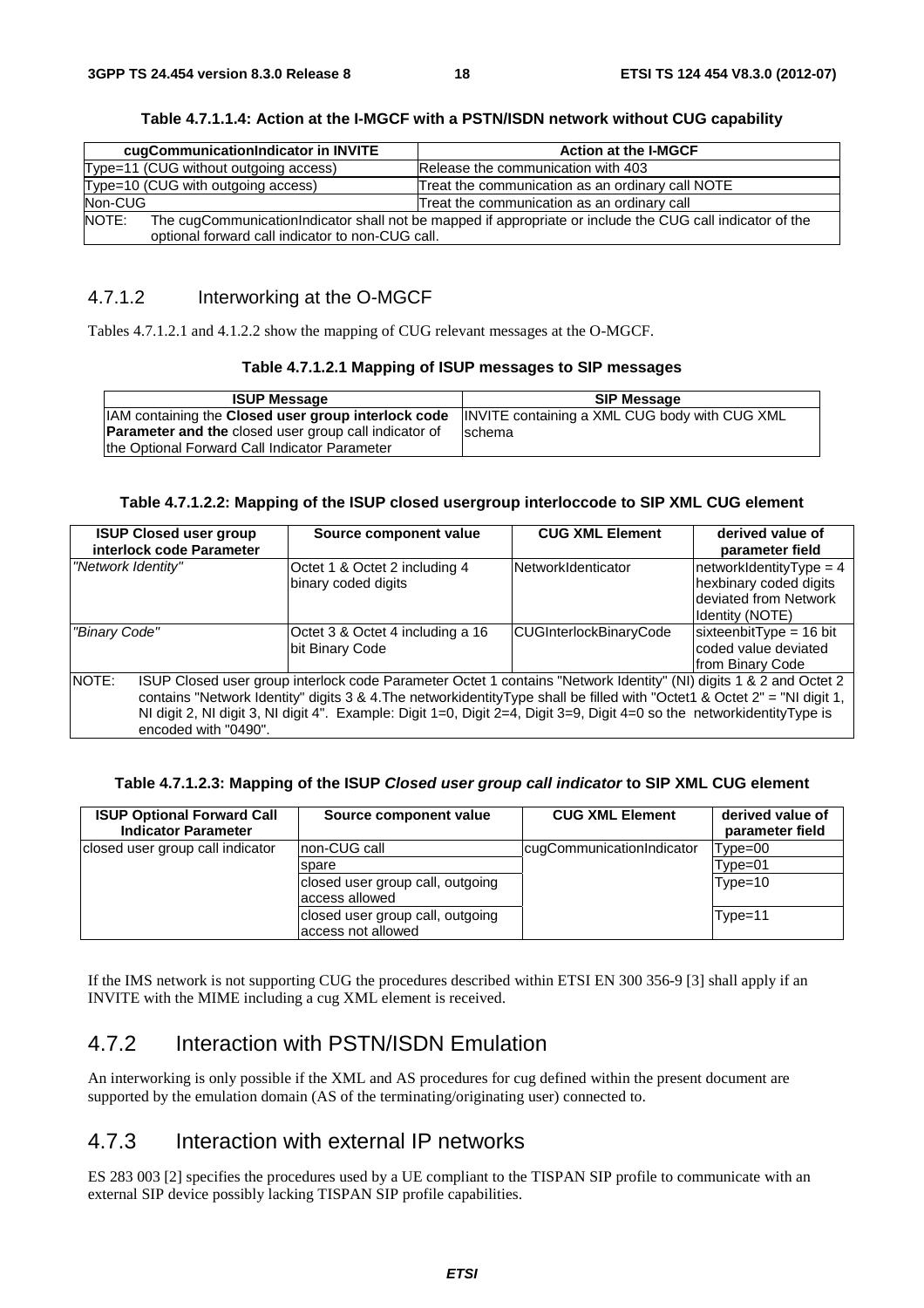# Annex A (informative): Bibliography

ETSI TS 183 028: "Telecommunications and Internet converged Services and Protocols for Advanced Networking (TISPAN); Common Basic Communication procedures; Protocol specification".

ETSI ES 282 001: "Telecommunications and Internet converged Services and Protocols for Advanced Networking (TISPAN); NGN Functional Architecture Release 1".

ETSI ES 283 027: "Telecommunications and Internet converged Services and Protocols for Advanced Networking (TISPAN); Endorsement of the SIP-ISUP Interworking between the IP Multimedia (IM) Core Network (CN) subsystem and Circuit Switched (CS) networks[3GPP TS 29.163 (Release 7), modified]".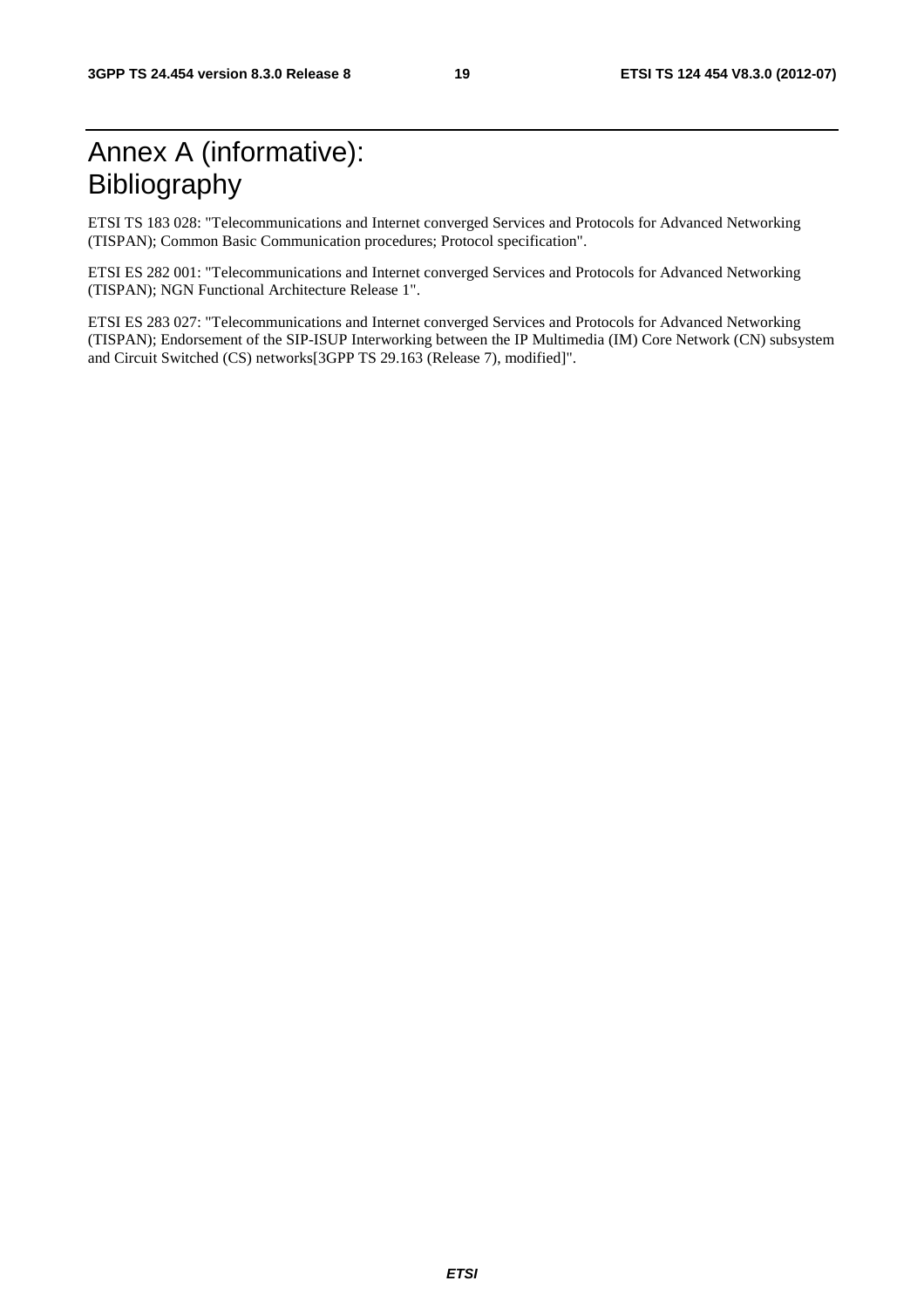# Annex B (informative): Change history

| <b>Change history</b> |       |                |  |  |                                                             |       |            |
|-----------------------|-------|----------------|--|--|-------------------------------------------------------------|-------|------------|
| <b>Date</b>           | TSG#  | TSG Doc. CR    |  |  | <b>Rev Subject/Comment</b>                                  | lOld  | <b>New</b> |
| 2007-11               |       |                |  |  | Publication as ETSI TS 183 054                              |       | 2.1.0      |
| 2007-12               |       |                |  |  | Conversion to 3GPP TS 24.454                                |       | 2.1.1      |
| 2008-03               | CT#39 | CP-080094      |  |  | Based on the decision in CT#39 version 8.0.0 created by MCC | 2.1.1 | 8.0.0      |
| 2010-03               | CT#47 | CP-10011410001 |  |  | Clarification of the use of Content-Disposition in CUG.     | 8.0.0 | 8.1.0      |
| 2012-03               | CT#55 | CP-12009710002 |  |  | Incorrect XSD for CUG                                       | 8.1.0 | 8.2.0      |
| 2012-06               | CT#56 |                |  |  | Wrong xml NetworkIndicator element                          | 8.2.0 | 8.3.0      |